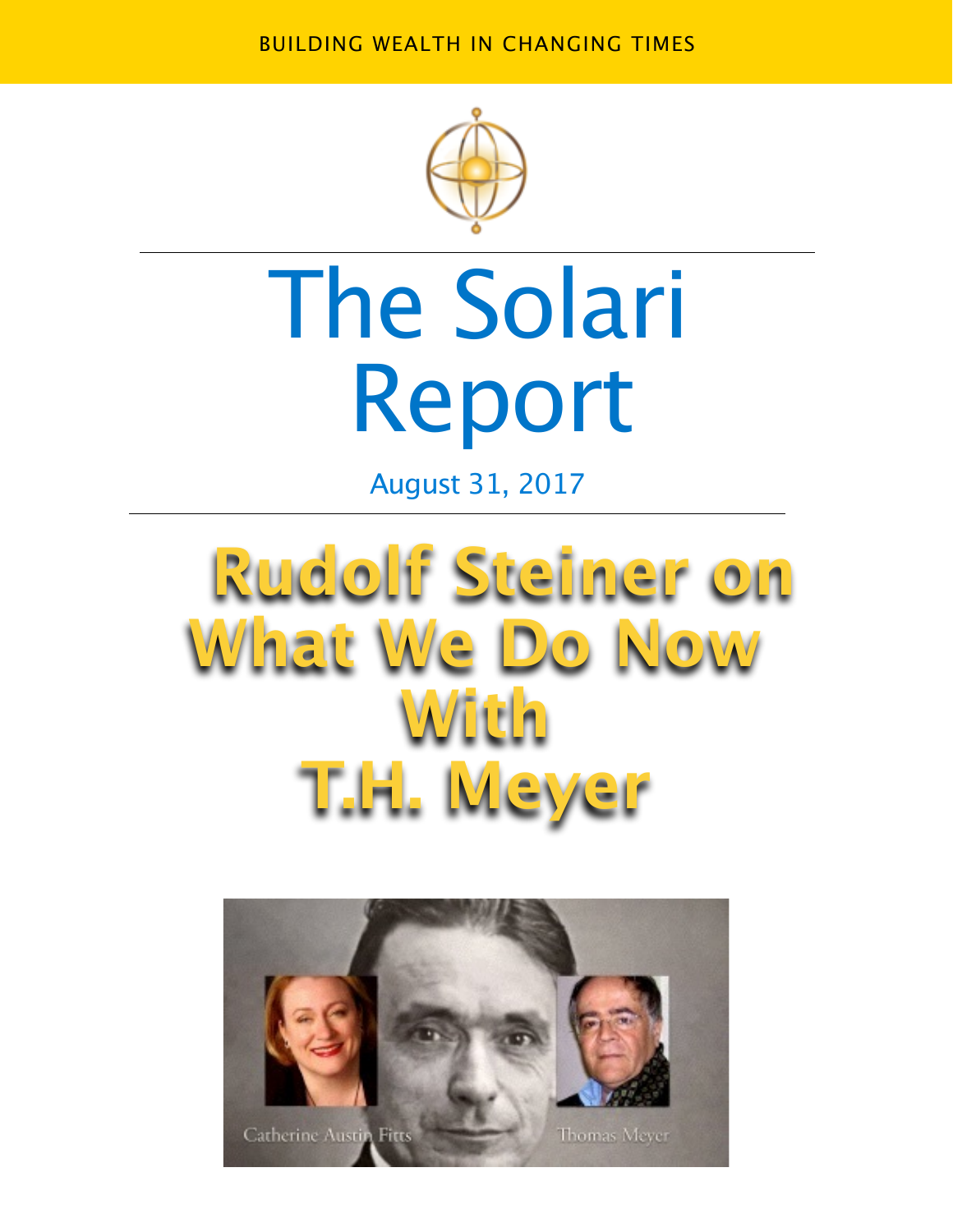

**Rudolf Steiner on What We Do Now with T.H. Meyer** 

### **August 31, 2016**

**C. Austin Fitts:** Ladies and gentlemen, welcome to The Solari Report. We have a treat for you today. I'm sitting on a boulevard on a lovely afternoon, looking out over a church in Basel, Switzerland. It's beautiful but it is always beautiful in Switzerland.

I am here with Thomas Meyer, who has joined us on The Solari Report once before. He is the publisher of *Perseus Publishing* here in Switzerland, and does wonderful work on Steiner and many related topics. He is a great fighter for freedom and truth.

Thomas, it is always a pleasure to be with you, but it is really a pleasure to see your offices and be here with you in your publishing company.

**Thomas H. Meyer:** Thank you, and thank you for inviting me for another talk with you. I'm very delighted. We will have an open conversation again, I hope. Where should I start? Should I start with presenting Perseus?

**Fitts:** Yes. Tell us about your company.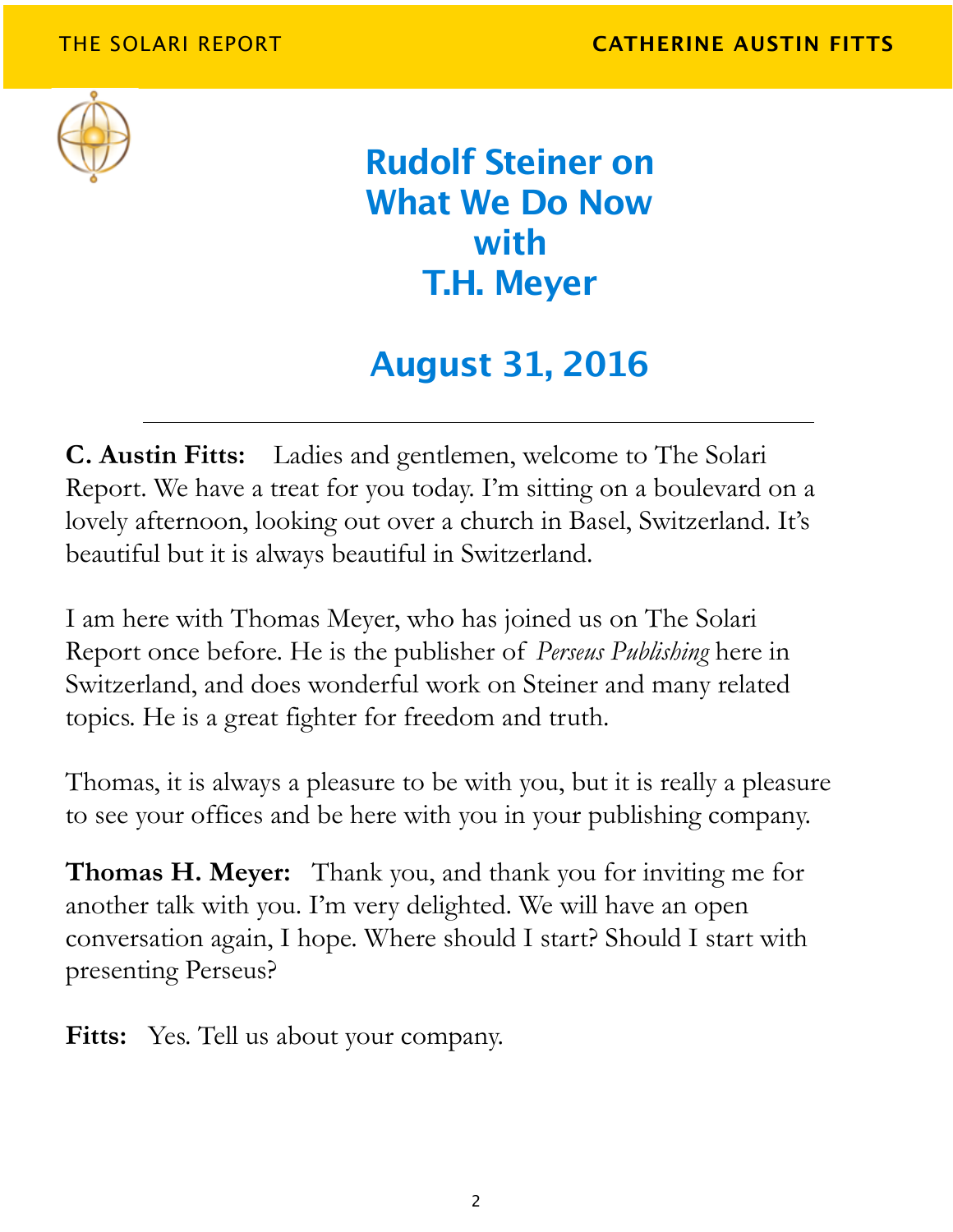

**Meyer:** It was founded about 28 years ago, and as you said, we have books on Steiner, but we also have books on the American contribution to the holocaust. We published first, a German translation of Anthony Sutton's book, *Wall Street and the Rise of Hitler*, which was studied outside of anthroposophic circles because it's of a general audience.

We published Guido Giacomo's book *Conjuring Hitler*, which I think is also important and interesting.

So we have spiritual, we have actual, and we have historical subjects. You find a lot of holocaust-related subjects, Jewish subject questions, and 9/11. If you want to go into details, look up our webpage, which is www.Perseus.ch (a Switzerland website). You will even find an English section, which is not very big, but it is there.

Fitts: I'm a subscriber to your magazine. Tell us about the magazine.

**Meyer:** Yes. The magazine is an English version of the German. Twenty years ago we found a German magazine called *Der Europäer* (*The European*), trying to outline what would be desirable as a line of development in Europe because the present European structure is economic or Catholic; it is not really European. That was from the beginning, after I had written a book on Ludwig Polzer-Hoditz, who was the brother of the Cabinet Secretary of the last Austrian Emperor.

I had the desire to make a journal into good sense of what is actually European – not in American sense and not in the Catholic sense. So we created the journal, *Der Europäer,* which now goes into its 21st volume.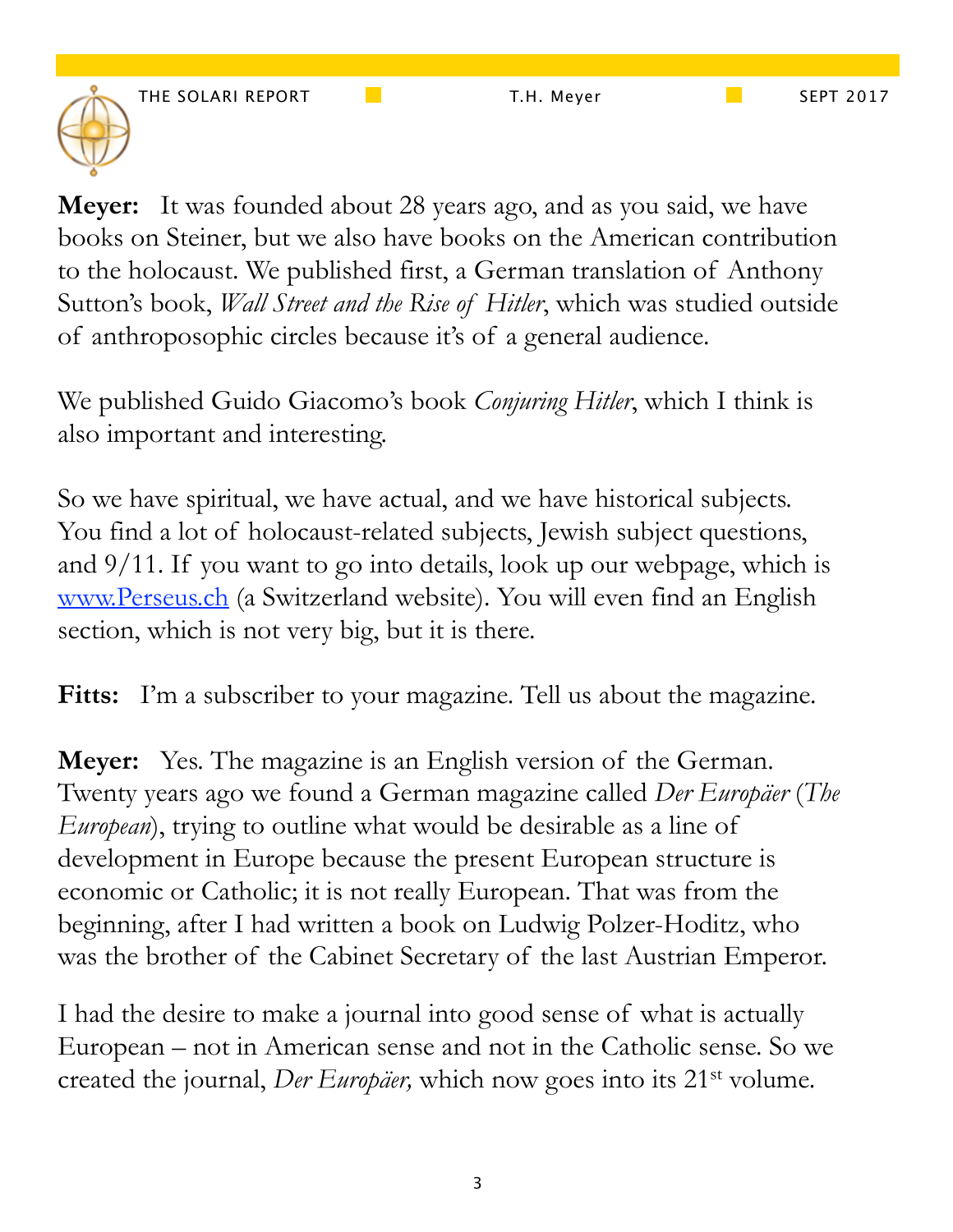

A couple of years ago, with the help of my wife, Orsolya Györffy, we started to bring out an English edition, which is not the same; it has some variations, and we call it *The Present Age*. It is a mostly international magazine for the advancement of spiritual science, covering general subjects, political things, and actualities. In this issue, for example, there is an article on Parsifal because I was invited to go to Sofia and give a lecture on Parsifal, the Opera of Richard Wagner, which is key for the understanding of what is evil and how it can be transformed.

So that is an example of what we treat in *The Present Age* with good contributions and full of great capacities like Terry Boardman, who regularly writes, and Andreas Bracher, who lives in Boston.

Fitts: It's a very rich collection, and I love reading it. I love picking up the magazine and reading about spiritual matters that come right down and hit the power lines into the material world.

**Meyer:** I'm glad to hear that. In fact, I think that one of the key things, which I hope to have four more contributions of in the future is 'What is the new money?' You are a money person – much more than me.

I have understood one thing by Steiner that, of course, money cannot grow eternally like people think; there must be a rational way of making it or of recreating it in a transparent way so that even the most brilliant manager, knows where it goes. So his money ideas would deserve a special treatment in *The Present Age*, and I hope that we will do that in the future. Maybe you could help us there.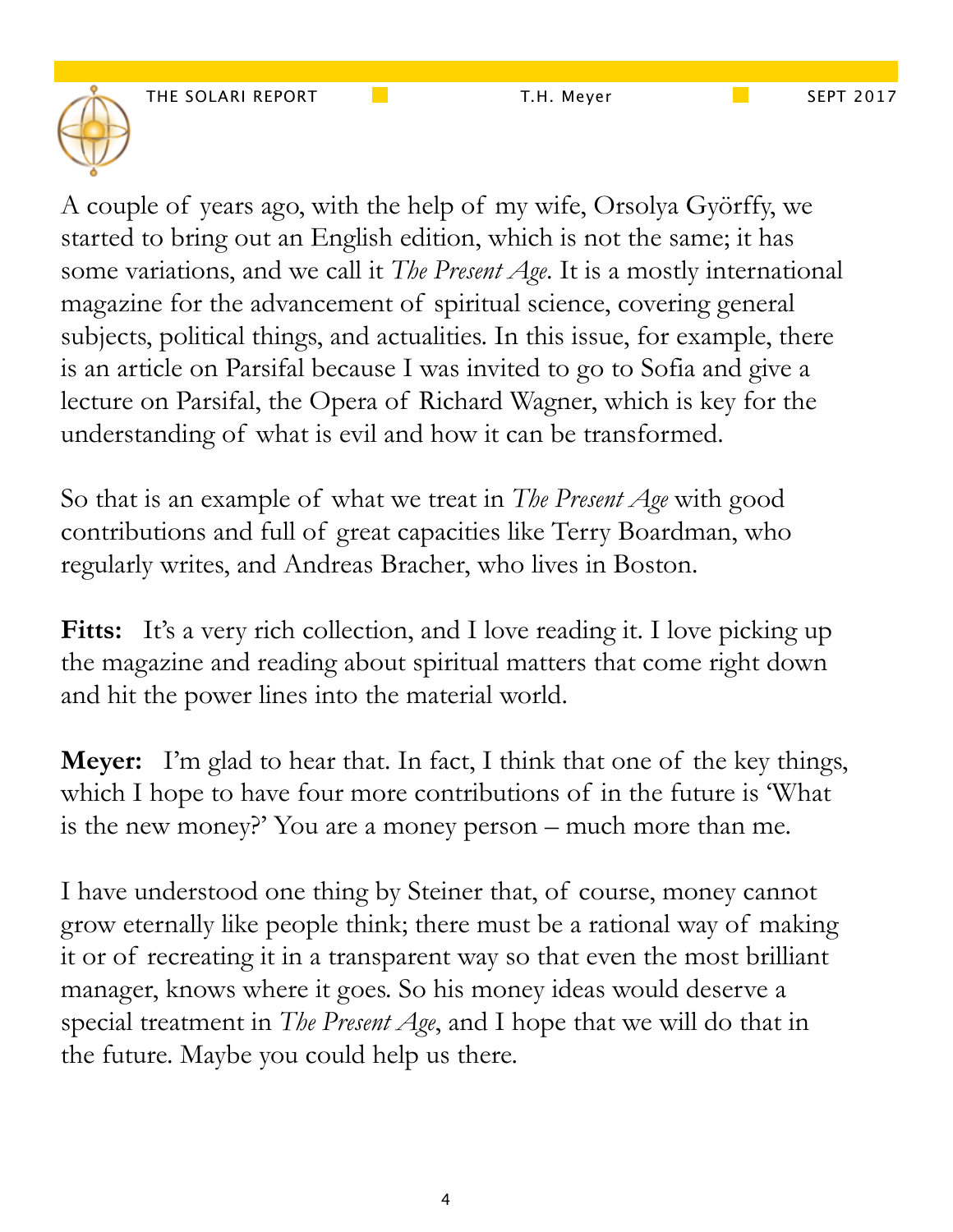

**Fitts:** That would be great.

We are here today to talk about what Steiner says what we should do now. One of the challenges that everyone listening to this has is, they are looking at what is going on in the world, and they bring it back to me, "What can I do? What can I do to shift things? What can I do to change things?"

I've been talking on The Solari Report much about how we enforce the Constitution and deal with the money and the trillions missing. The question, of course, always comes back to: How? How do we get power? How do we get leverage?

So let's start with what Steiner says about *The Present Age*.

**Meyer:** One thing that he says is that we have an age where we have a big task, and this task is understanding evil. What is it? Why is it in the world? Why did the higher powers admit it? What can we learn from it?

It is something that is already treated in a poetic way in middle Europe by Goethe in his well-known poem, Faust. But Steiner brings it to a level of scientific access to the question, and he concretely talks about various figures like Lucifer, like Ahriman, who are outbalanced by the Christ. The Christ is the central figure, and the Christ is spiritual. But Lucifer and Ahriman are admitted. Why are they admitted? The higher powers could also have done without them. They had reasons. So the understanding of evil is a key question.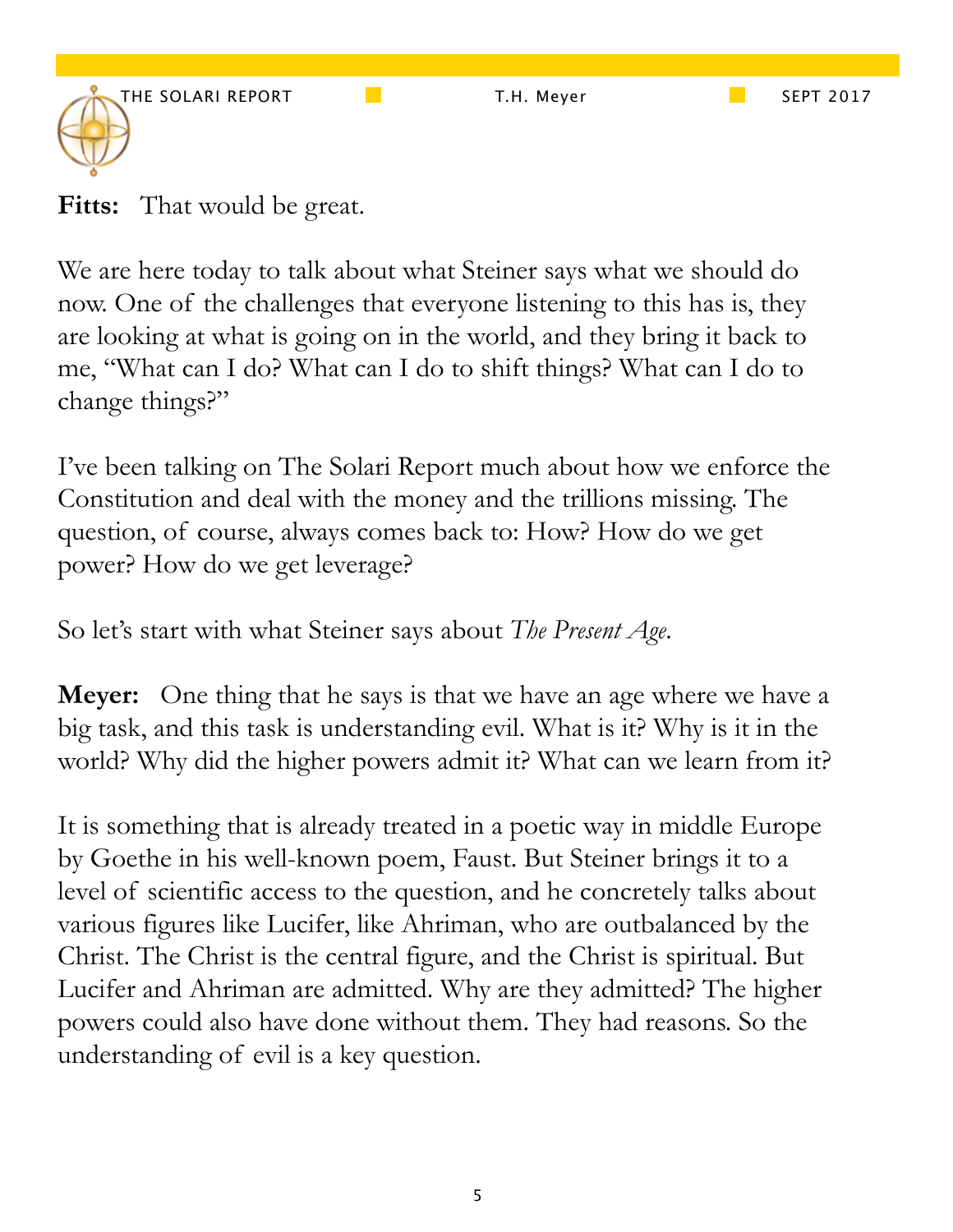

I could see that, for example, many write about or make research about 9/11 or the holocaust being so terrible that most people get afraid or get hateful: "I want to kill the people who are responsible like the American crew of Cheney/Bush. They should all be killed," and so on. That doesn't help.

What does help is to understand what is the spiritual mechanics of it. That needs a clear mind. That needs the belief that you can understand. That needs a willingness to ride in the spiritual horizon, but it's work.

In Steiner we find the tools to understand phenomenon which people admit exist. I hear that over and over again. Somebody says, "These people are power-ridden; they are possessed."

Fitts: They are possessed.

**Meyer:** Yes, but take it concretely. They are mortal beings out there that possess a human mind or a soul, and there Steiner gives a wonderful help – a great panorama of Ahrimanic/Luciferic elemental beings that, if we start to know this, we stop making the mistake of taking evil to a level where we think there is an evil person. If we take a look at the level of the personality, it doesn't help. We have to look through it by the question: What are the powers that are guiding and inspiring these people?

Take a fellow in America like Allen Dulles who is a very dark fellow, I think, but you have no idea of possession in a spiritual sense, but others could. Then we get to a deeper understanding of what are the mechanics of evil.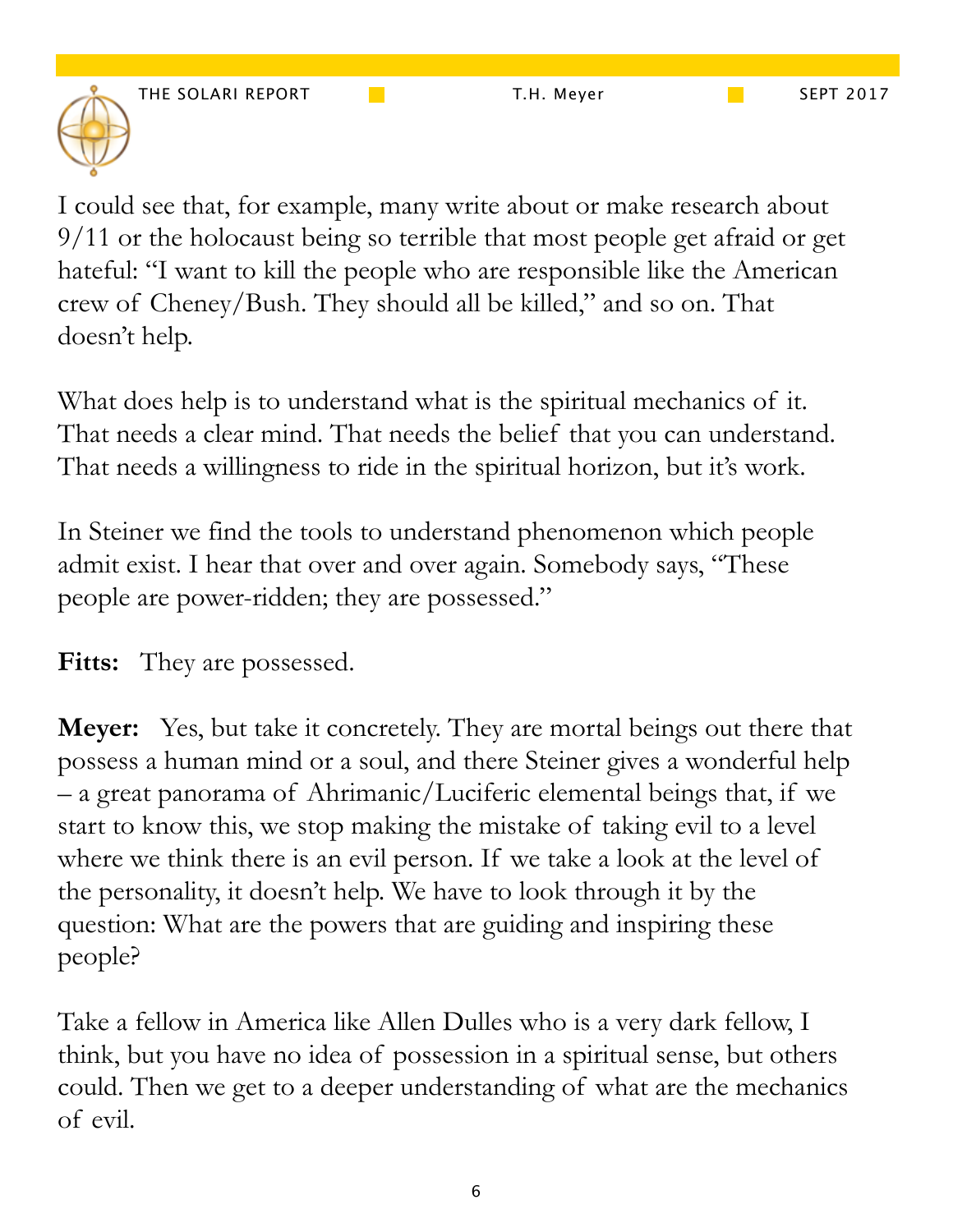

For example, a basic question for me in Steiner was: We have to understand that evil is not eternal. That may sound a bit trivial, but it means that there is an eternal plane in the universe, and evil is a creation out of a higher plane. It is not absolute, like Goethe. Even in Faust this is clear. If you have the beginning of the prologue of Faust, you see that Mephistopheles comes up to the Lord and complains that there is fault with humanity.

Fitts: So much happens for entertainment these days.

**Meyer:** Then the Lord says, "Do you know Faust?"

Mephistopheles says, "The doctor? Of course I know him."

Then the Lord gives him the task, "Try your evil out with him. I trust him. You can do whatever you want. There you go."

Fitts: That is the story of Job.

**Meyer:** Exactly. So evil gets a green light from a higher plane. Evil belongs into time and into space where we live, but it doesn't belong into eternity. There is an eternal good, but there is not an eternal evil. This is a thought. If you take that concretely or by meditation, you get less emotional when you have evil phenomenon like you hear daily – torture on children and all these atrocities. It's hard to stay. Everyone is touched, but we shouldn't lose ourselves in the emotions against evil.

Fear and hate of evil are components of evil itself.

Fitts: Right. They give evil energy.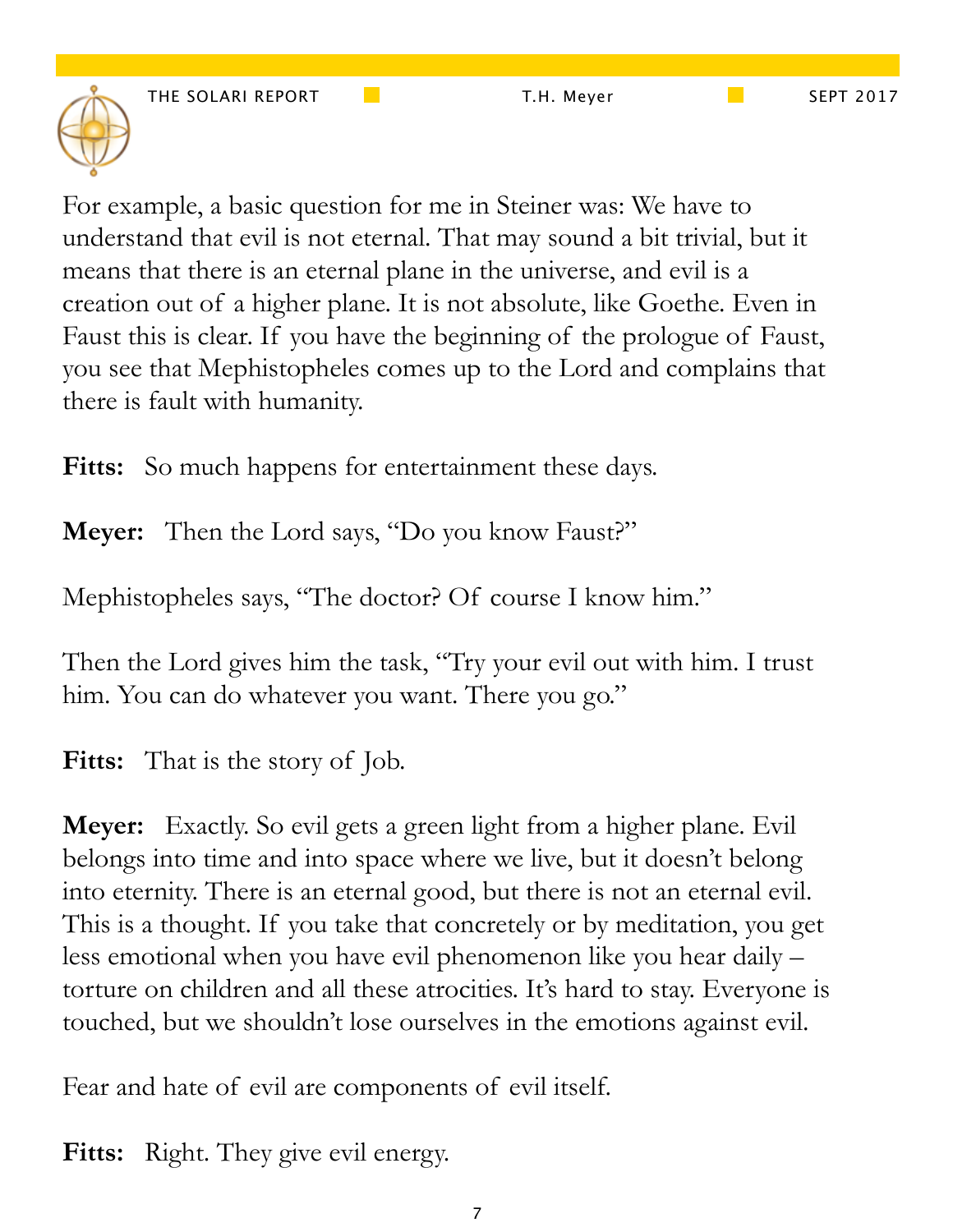

**Meyer:** Exactly. To rise above it, we need some concrete spiritual knowledge and technical knowledge. Everyone thinks that to make an iPhone or a car needs concrete details and knowledge, of course, but you understand the spiritual is not necessary. That is an emotion. We need concrete spiritual.

Fitts: When I was dealing with the litigation and very serious physical harassment, I studied spiritual warfare at a church. They taught us that evil was a spirit coming through someone. So if a human is attacking me in a way that is evil, my job is to bring them to the light and separate them from the spirit of evil. It was very interesting. We always prayed for the people who were doing evil to us, and it worked.

What was interesting was when, at the end of the litigation, on the last day of the last trial, everyone came down – all the different attorneys and government bureaucrats working on it – and you could essentially hear a hissing in the room. I would say that it was very Luciferian, but it could have been Ahrimanic. I could hear them thinking, "Why can't we get you? Why can't we get you?"

What I realized was that there was no connection between them and me. There was no anger or hatred that could create that connection.

**Meyer:** That is only possible if you recognize concrete, invisible entities as a part of our total reality.

That is transcending materialism. That is not going into a pantheistic spirituality, but a concrete one. There are as many spiritual beings as we have plants and animals.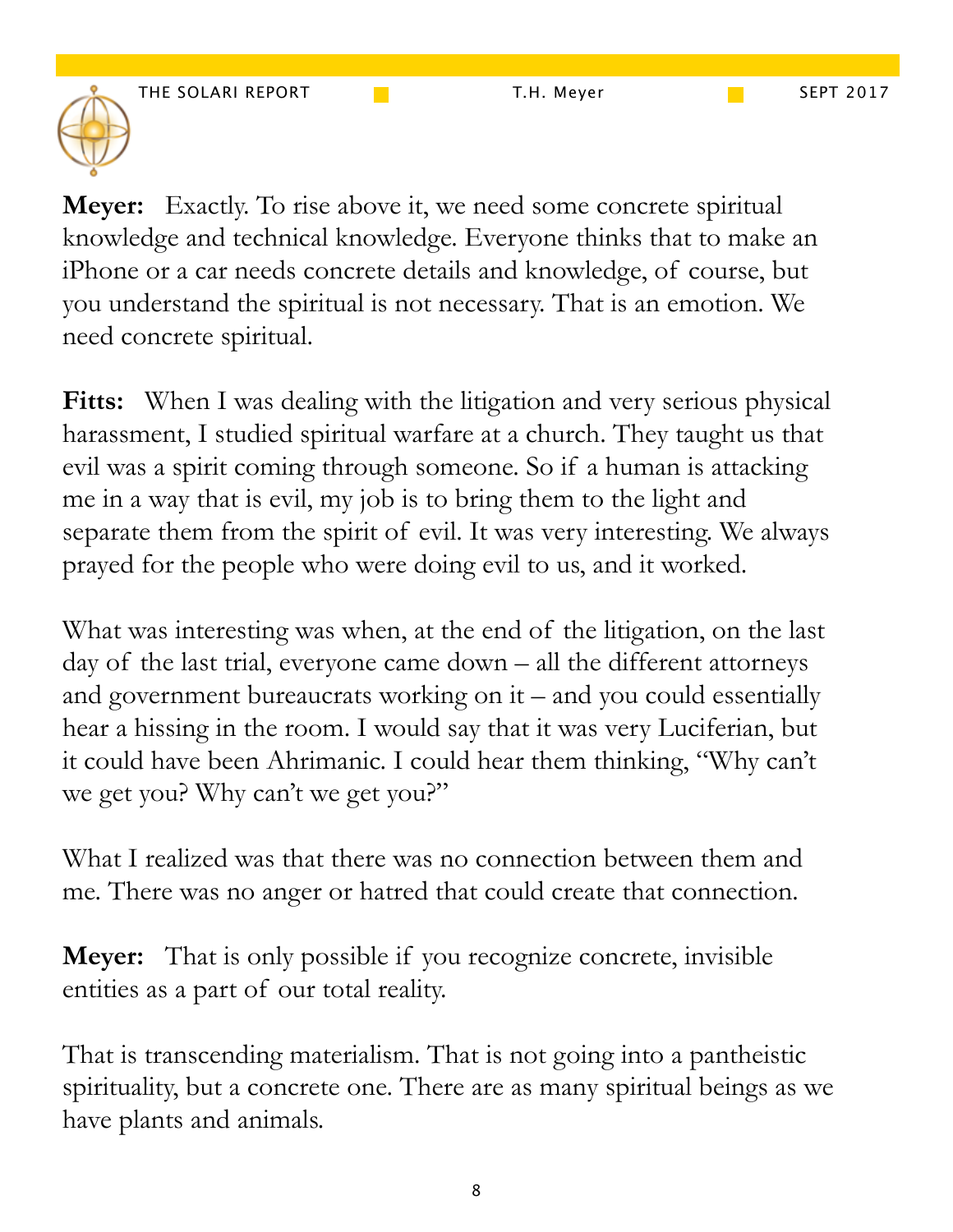

Fitts: But they are invisible; you don't see them. They're not blue or green or whatever, but they are very real.

**Meyer:** Exactly. They are very real, and they are very invisible. So that is the key subject. According to Steiner's world vision, during the last 2,100 years, that is the fifth epoch. That is the Anglo-American, European, Germanic epoch.

The Germans and the Anglo-Americans should cooperate, but the Anglo-American power elite have tried to get rid of the German corporation, but the German is necessary for understanding – especially these deep questions of spirituality. Steiner did this in the German cultural field, and that is no accident.

The Anglo-American power elite wants to do without it, and that is a spiritual struggle for power. So I think that would be a task for today.

Fitts: So the Anglo-American Alliance is committed to a very material vision of the world. But it is interesting that if you listen to their philosophy, if you listen to the Mason philosophy or the Jesuit philosophy, it is very committed to the spiritual world.

**Meyer:** Yes and no. There is also somewhat of a spiritual materialism – a combination. These people sometimes are not blunt materialists, but they have a spirituality which is full of material interests and material connections. They even want to work with dead people in rituals after their deaths. You can use a deceased person who was in an organization after he is dead, in order to be present, not just to make you more intelligent or more moral, but to give you a certain power. That is them.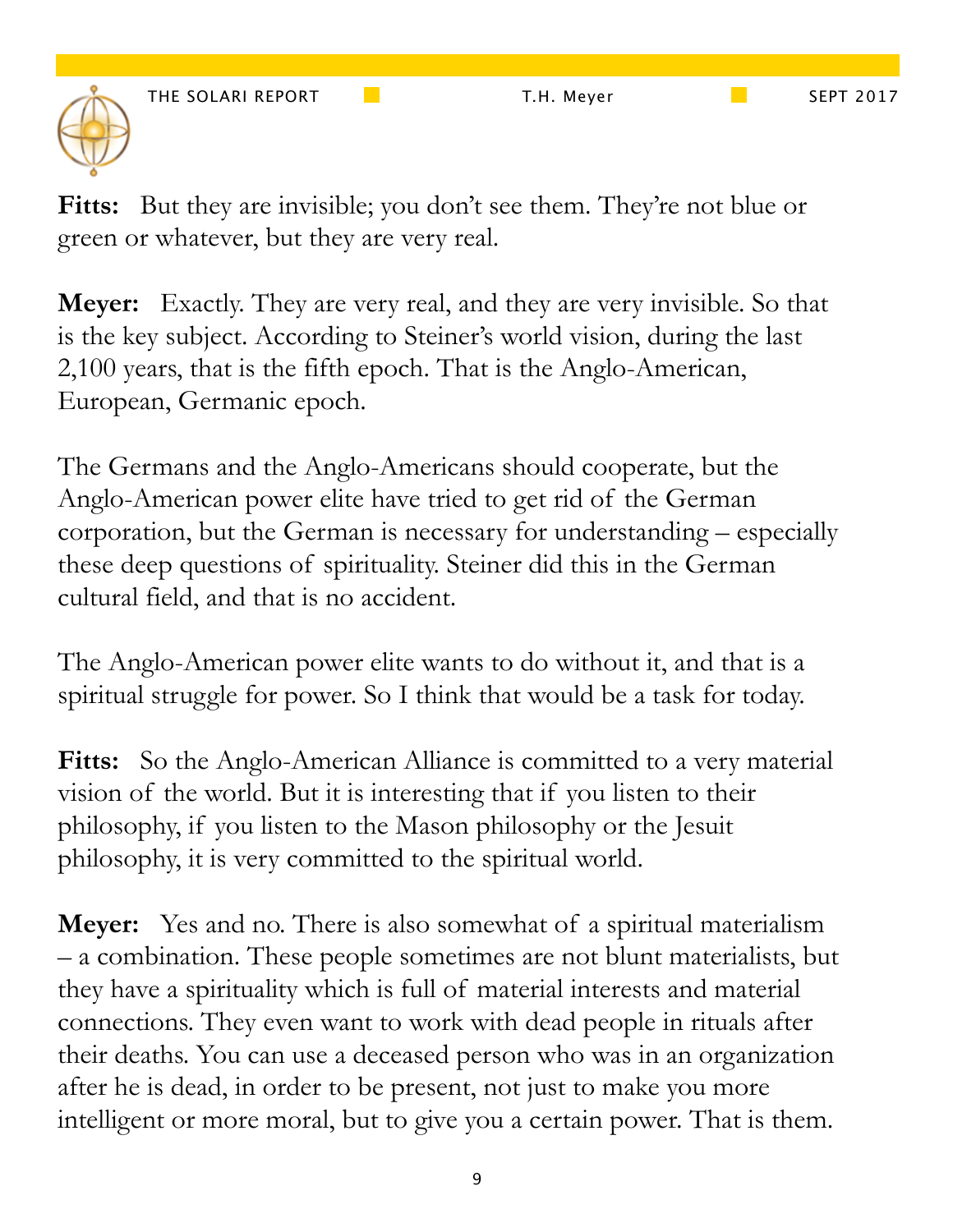

**Meyer:** They have occult practices and, on the other hand, you have, of course, -maybe it's important to make the statement briefly that we have great Americans like Emerson or Thoreau who have a great spiritual vision at the same time. They are Americans, but they are as far from the general American public today as Goethe is from the German public today or Steiner is, but they are there. I think that it is important that we know true American individualism, for example, is also there. We can see it in some of the whistleblowers and the people who put their finger on the true facts about  $9/11$ , Pearl Harbor, or whatever – you name it.

**Fitts:** I think that there are several reasons the general population has not objected to what is happening, and one is because I think it is very hard for them to fathom evil.

**Meyer:** Yes. You know, there is even a fight. There are some occultists in lodges or some Jesuits who know. They back Steiner. They say that Steiner was right; it is time for confrontation with evil. If we want power over people, and these people want power, we have to prevent them by the understanding of evil through picking up something like spiritual science.

If they pick that up, they have the tools to understand it. Then they get independent. Do we want our independence? No, we don't. So that is a background to why spiritual science, as it has happened, is slandered. Some people say, "Oh, they are racists," or, "They are anti-sematic tendencies," which is only an attempt to disqualify it.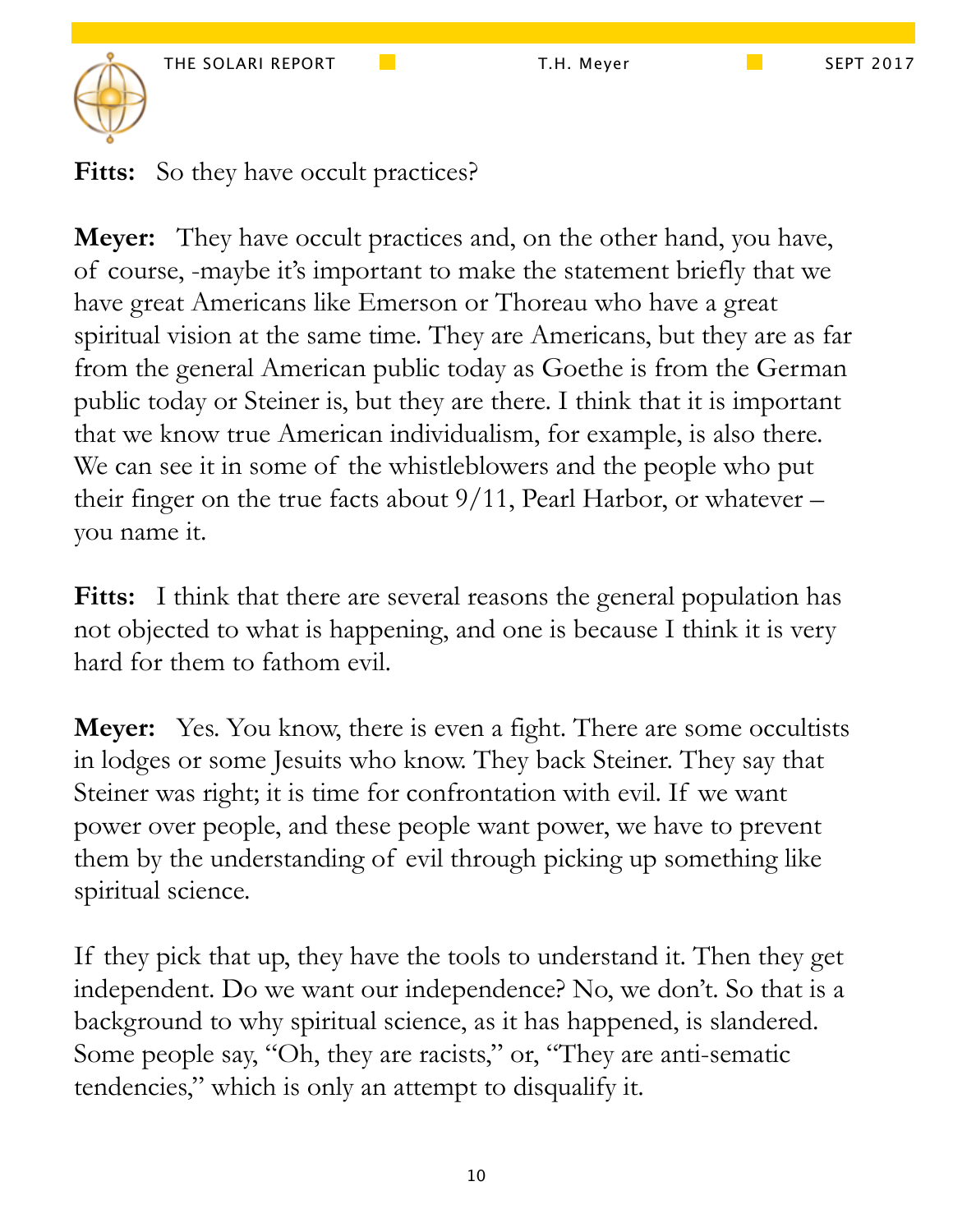

Then another attempt is to superimpose people like the Dalai Lama. It's much easier to read the Dalai Lama than Steiner; you don't have to use much of your thinking. There is a phenomenon. I call it somewhat of a 'wellness spirituality' that attracts people because it doesn't necessarily make such an effort.

**Fitts:** Right. Pour in hot water and stir.

**Meyer:** Exactly. So that is our attempt, and also our process.

By the way, I have recently been in Greece with a family. Perseus is one of the great heroes of Greece, and he is a fighter for the evil, even during our days, because he doesn't confront it emotionally and he doesn't control it directly. However, if you read the mythology of Perseus, you see that he is given a sheath, which is mirroring what he sees in the sheath, and indirectly he looks at his enemy – which is the Medusa. The Medusa is a huge, demonic being. If you confront her directly, you are turned to stone. If you confront her by your power of thought and intellect in a good sense indirectly by reflection, then you can beat her. That is what he does. He fights her, but he doesn't look at her directly.

That is something which I think symbolizes the modern way of confronting evil. Trust in your intellect. Many people have lost it. They believe in specialists who don't think that they can find something as the truth. The whole 'truth question' is at stake today and everything is fake news.

**Fitts:** Right. There is fake news and fake science. So if I wanted to read what Steiner said about what is evil and confronting evil, what would you recommend?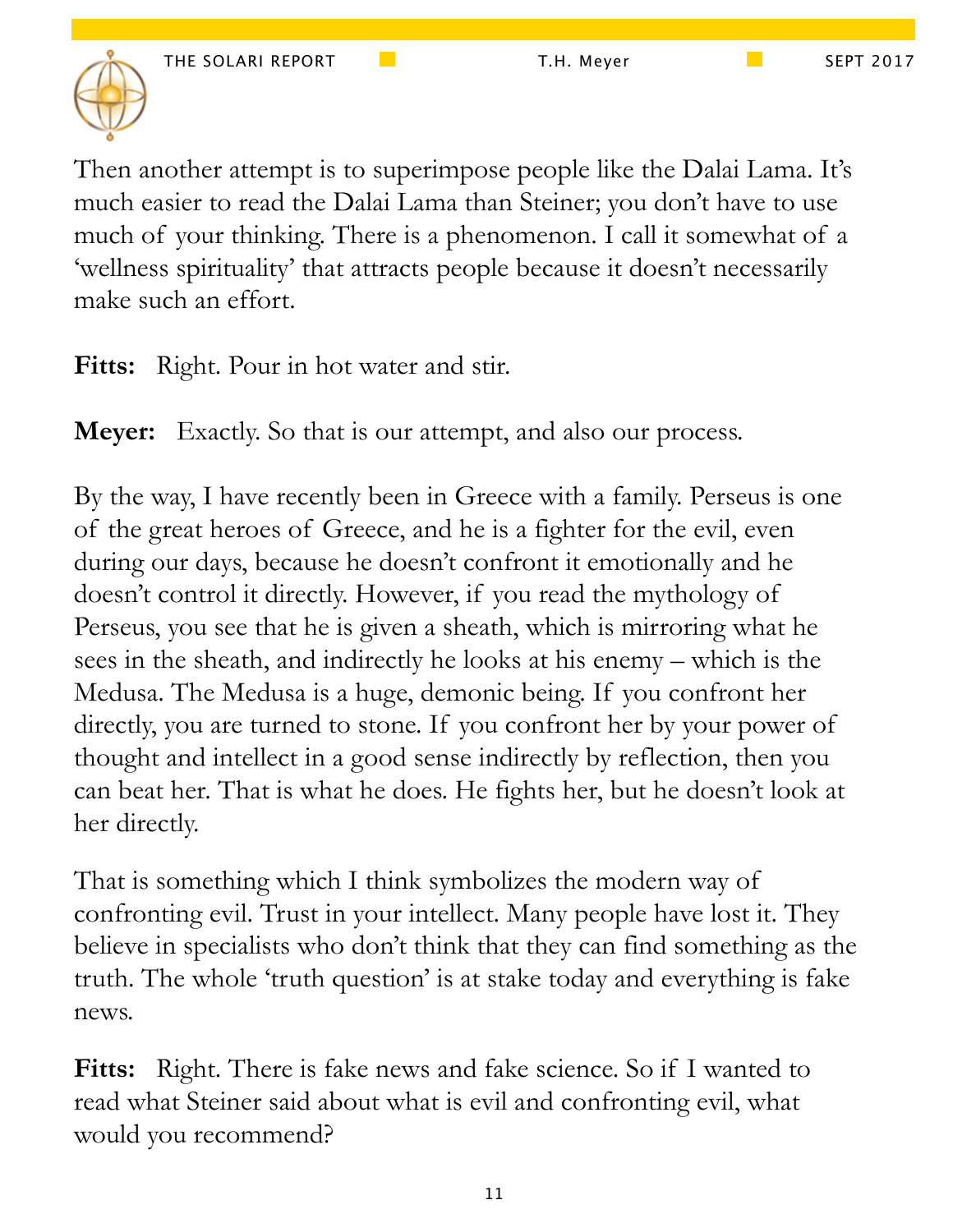

**Meyer:** In his book on world evolution, *Occult Science*, you will find where Lucifer, where Ahriman, and where Christ comes into evolution. That is the largest picture. But then, of course, there are also single lectures that you can find. I think there are many translated on Lucifer, Ahriman, and Christ, and *The Mystery of Golgotha*.

**Fitts:** That is my favorite one, *The Mystery of Golgotha*.

**Meyer:** Have you studied *The Fifth Gospel* yet?

Fitts: I've read it, but I haven't studied it.

**Meyer:** It's great. Once you start looking for it, you will find a thread leading you on, I think. One has only to develop the love for spiritual activity. That today is something, which is watered down into passivity all the time with the media and all of that. So that is the task.

**Fitts:** There are still churches that teach real spirituality.

**Meyer:** There are, but they are not concrete.

Fitts: Oh, they are very concrete.

**Meyer:** Are they?

**Fitts:** Yes. The problem is that white people won't go there.

It was the African-Americans in America who had to use spiritual tools to survive genocide. They have very concrete knowledge. It's very useful, and it's very practical. It saved my life.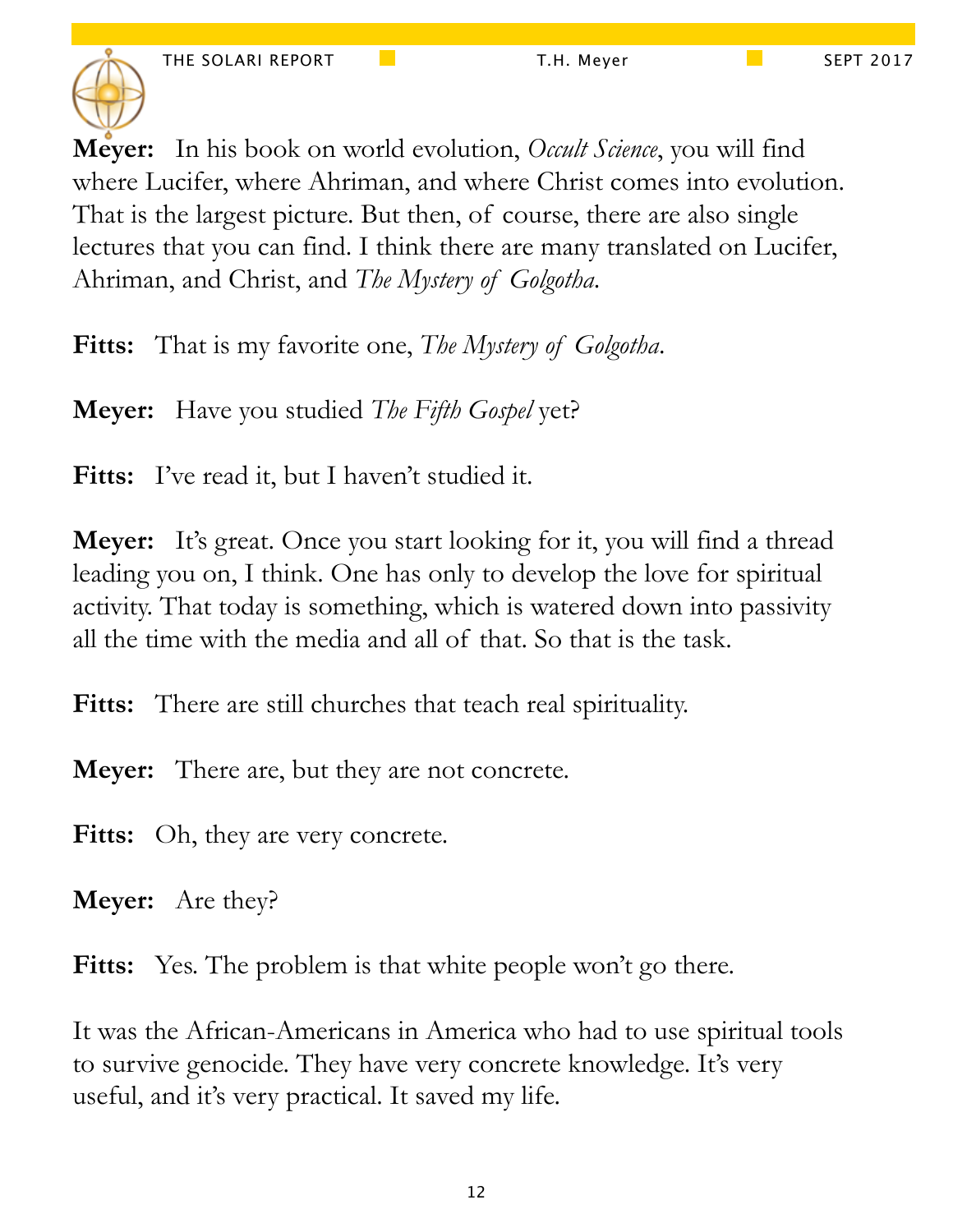

**Meyer:** You have the Orthodox in the East that was helping do the kind of altruism not to get even worse. I think today we are on a scientific mentality. We need the science of the spirit. We can't only live from the belief force, even if it is good for a while. There are people who can't believe anymore. They don't. What do you do with that? You can't tell them, "You have to believe," but you can show them spiritual facts. They will have a new access to it, and I think that is the necessary long run, even in Russia.

Fitts: Also, I think that if they see it working for other people, they will start to say, "How come you are okay and I'm not?"

**Meyer:** As we are talking about evil, we can now – if you're ready, otherwise interrupt me – go on a little to the evil in politics and power politics.

#### **Fitts:** Yes.

**Meyer:** The Russian socialist experiment is very clear. It's easy to show that it was conceived in the West. Trotsky and Lenin were just instruments for an intention which was not Russian.

**Fitts:** Right. In fact, it went back to financing from the same people who killed Kennedy.

**Meyer:** Lately I've witnessed that Kerensky was the man between the last Czar and Lenin. He had a possibility exactly 100 years ago, and somewhere in 1917 had a general, and gave him the order, "Fight Lenin and his group coming through Petrograd."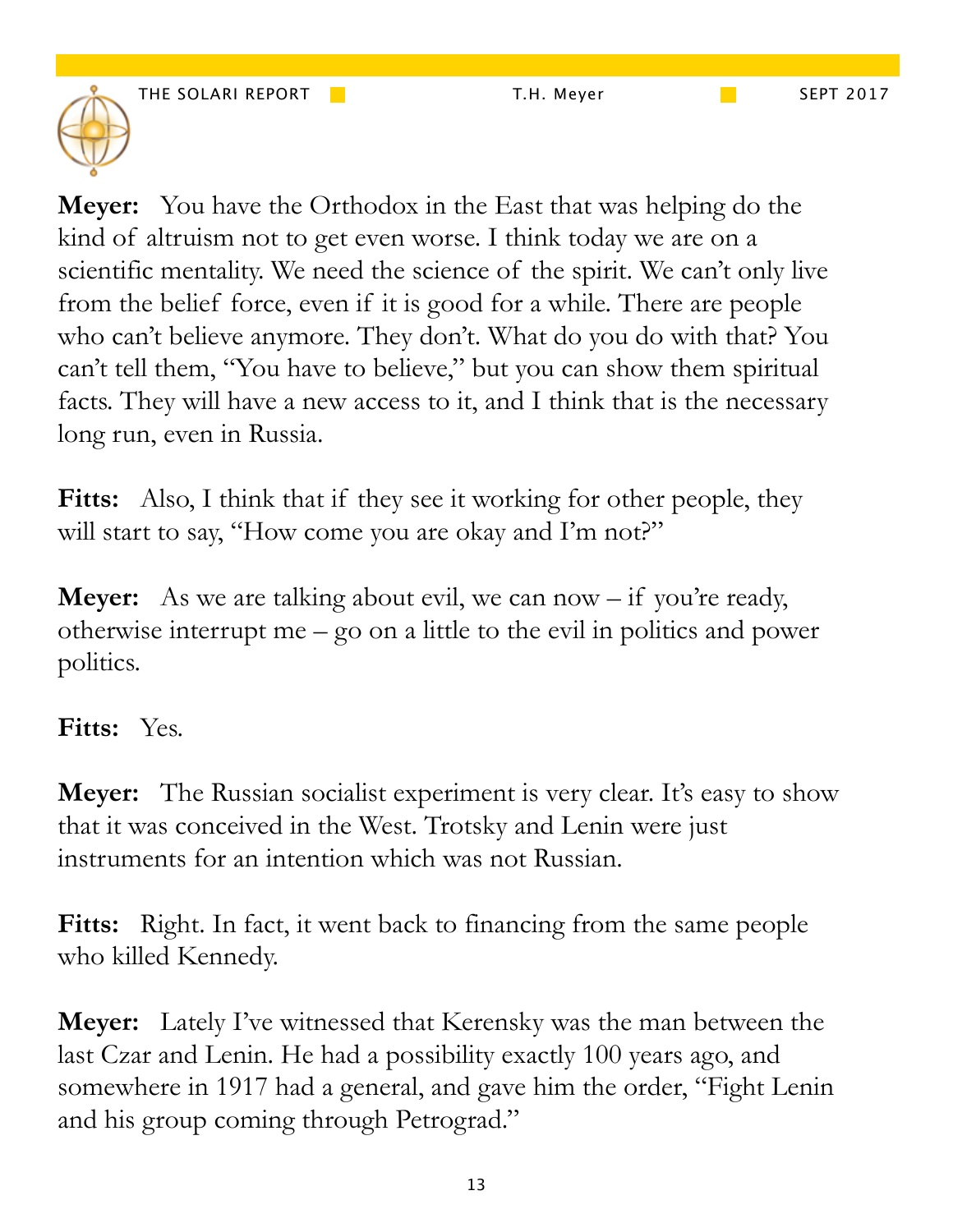

He started, and shortly thereafter, he cancelled his order. When he was asked in America by Sherbatov, an old Russian private, "Why did you do that?"

First he was silent, and then he said, "It was an order of the lodge."

That is a key statement because it was known that Kerensky was a member of a Russian lodge. They had ties to the Grand Orient De France of France, and the experiment was in the interest of those people who knew the Russians had a future mission. "So if you want to control, not only the present, but the future, you have to do things now in Russian under our guidance."

So if Kerensky tells his generals, "Talk to Bolsheviks," that goes against Kerensky**,** because he was torn. He was half Russian. He also said, "I have betrayed Russia," with one half of his heart. The other half was as a loyal member of the lodges. When he died in America in 1972, he had a double funeral. It was Russian Orthodox and Masonic.

Fitts: We've seen two world wars designed to make sure that this was the Anglo-American century and not the German century. In those two wars, Russia suffered mightily.

Then we saw the wall come down in 1989, and again, Russia suffered extremely. Many millions of people died. Life expectancy fell very harshly.

**Meyer:** And in 1989 there was a change. We had called a memorial meeting in Berlin called 100 Years Freefall by Steiner.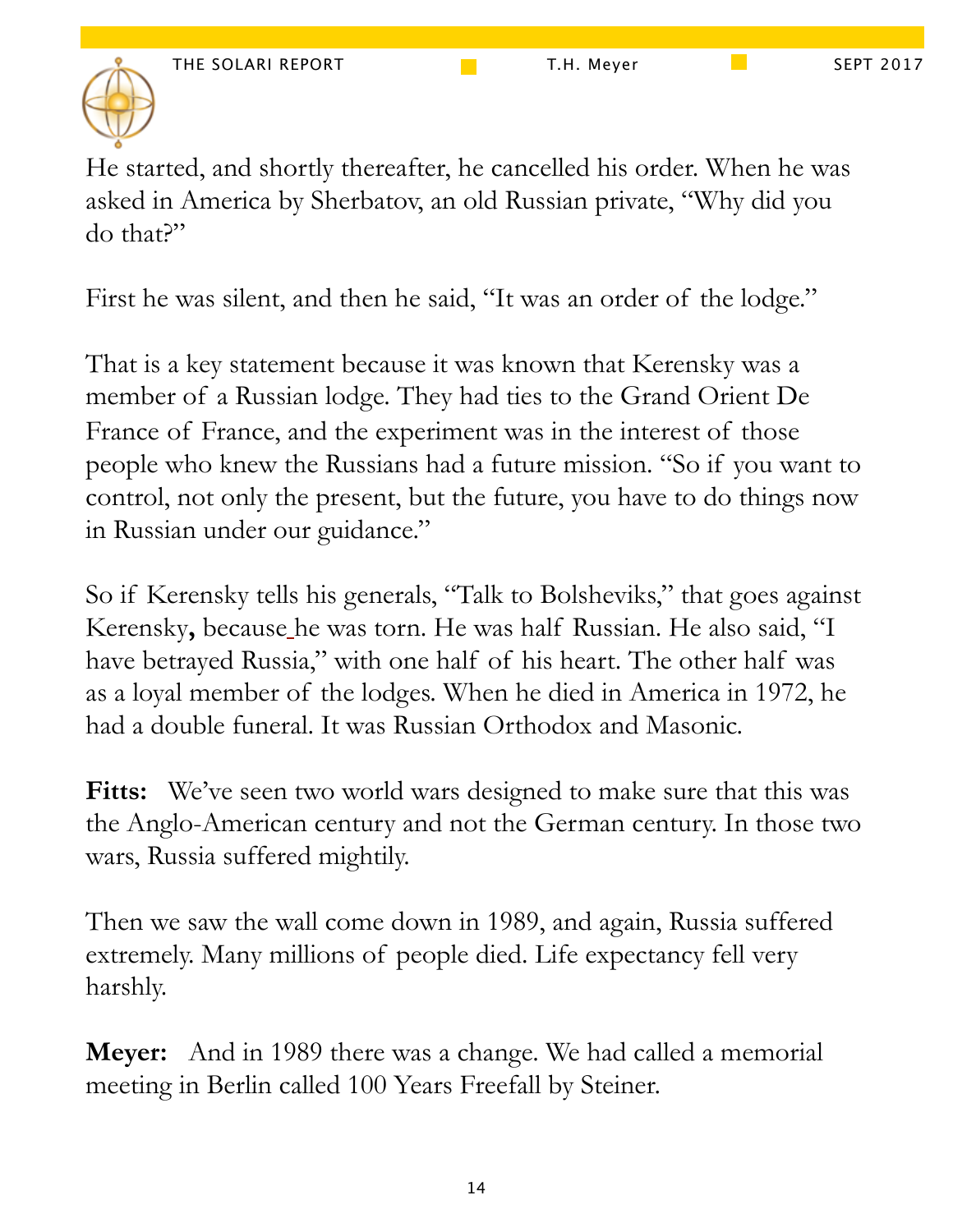There was a man present who wrote a book in April of 1989 about why the German socialists in East Germany will end and collapse. In the end of the book he says, "We have to go back to the ideas of Rudolf Steiner's freefall state."

This was published in April before the fall of the wall. I think it is clear that there were people who had planned the time after the breaking down of the wall – economically – and there were some German people, including a banker, who was mulling about anthroposophy. Herrhausen, the President of the German Bank, was killed.

**Fitts:** I didn't know that.

**Meyer:** He was killed in a very brutal way. I can't tell you the exact date but it was in 1989, I believe. There was an American, Fletcher Prouty, who said, "The Europeans shall look at this death of Herrhausen as a kind of a warning."

The planners of post 1989 time didn't want to have interference like Kerensky and his general. He didn't like the interference of the General.

And, "The Europeans shouldn't complain that the bad Anglo-American power elite is doing what they do; they should understand the mechanics of evil in these quarters and show the facts."

Steiner says in one of the key diaries that I have, "There are only two possibilities for the Europeans. Either one must unmask the lie with which the West is obliged to operate if it is to have success."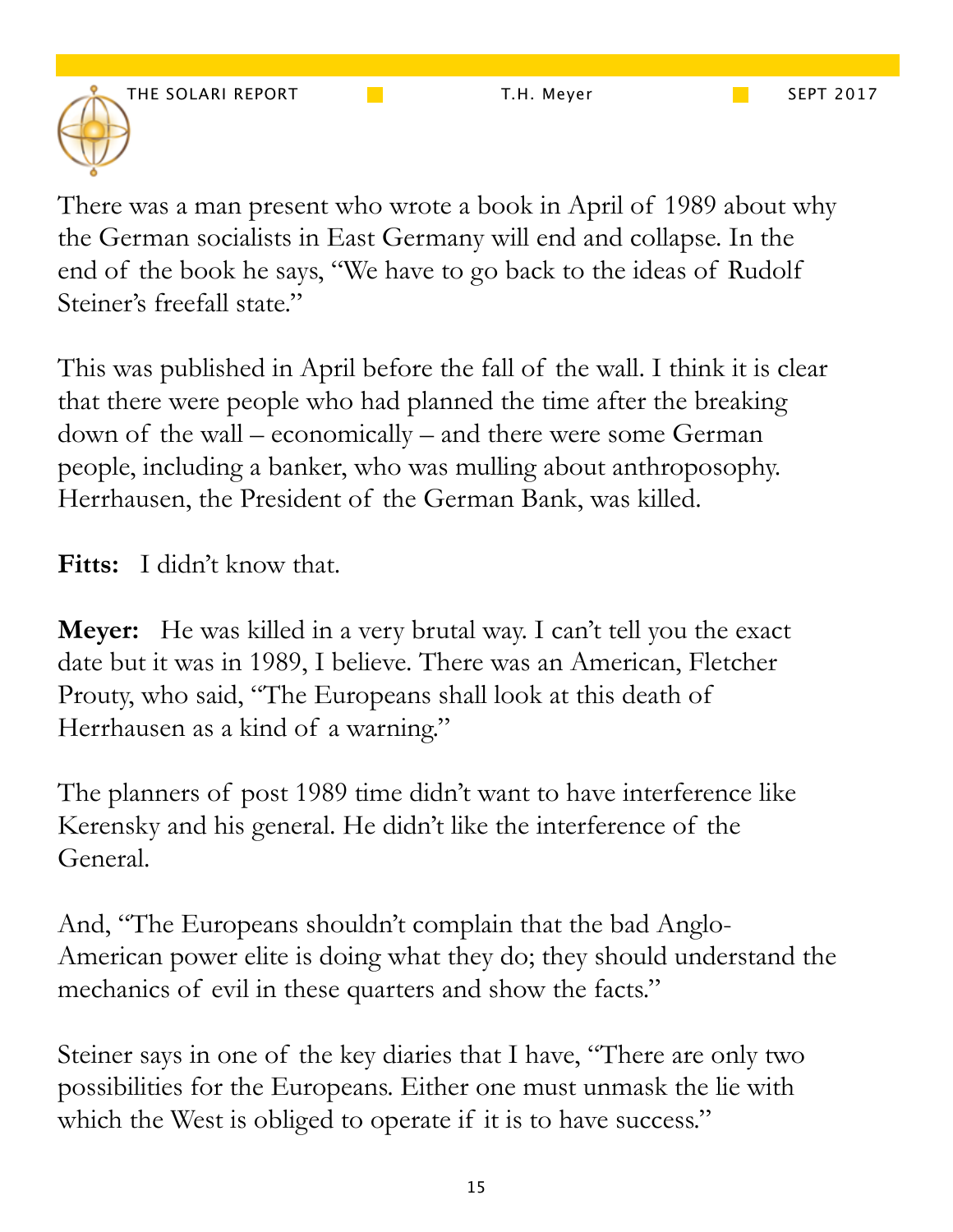He says, "The leaders of the Anglo-American calls are the bearers of the stream that has its roots and impulses which arose before the French Revolution – aristocratic monarchic power.

Make use of the impulses of the revolution, but only as empty phrases; democracy, freedom, and brotherhood. In order to actually hide behind these phrases – behind which they conceal their real motives – either we unmask the lie of not truly democratic and individualistic aims, but they use this as crisis. The UN is full of it.

If one doesn't do it, one surrenders world control to an occult group within the Anglo-American world until sometime in the future emanating from the subjugated German and Slavic territories through torrents of blood – the true spiritual goal of the earth will be saved."

Fitts: What year did he write that?

**Meyer:** 1919, after the war.

I think that is our time. The contrast to this is what George Freedman says; the main purpose of the American establishment of foreign policy was 100 years to prevent Germany and Russia coming together. That is what has to happen – either through free cognition or through torrents of lot.

I don't know what is going to happen; I'm not a prophet. However, if you see how NATO, which is an aggression alliance that has nothing to do with peace, is now lining up on the Western border of Russia and all the time provoking. I don't think that the Russians will for the first time tolerate what they tolerated in the two wars. They would be able to strike back.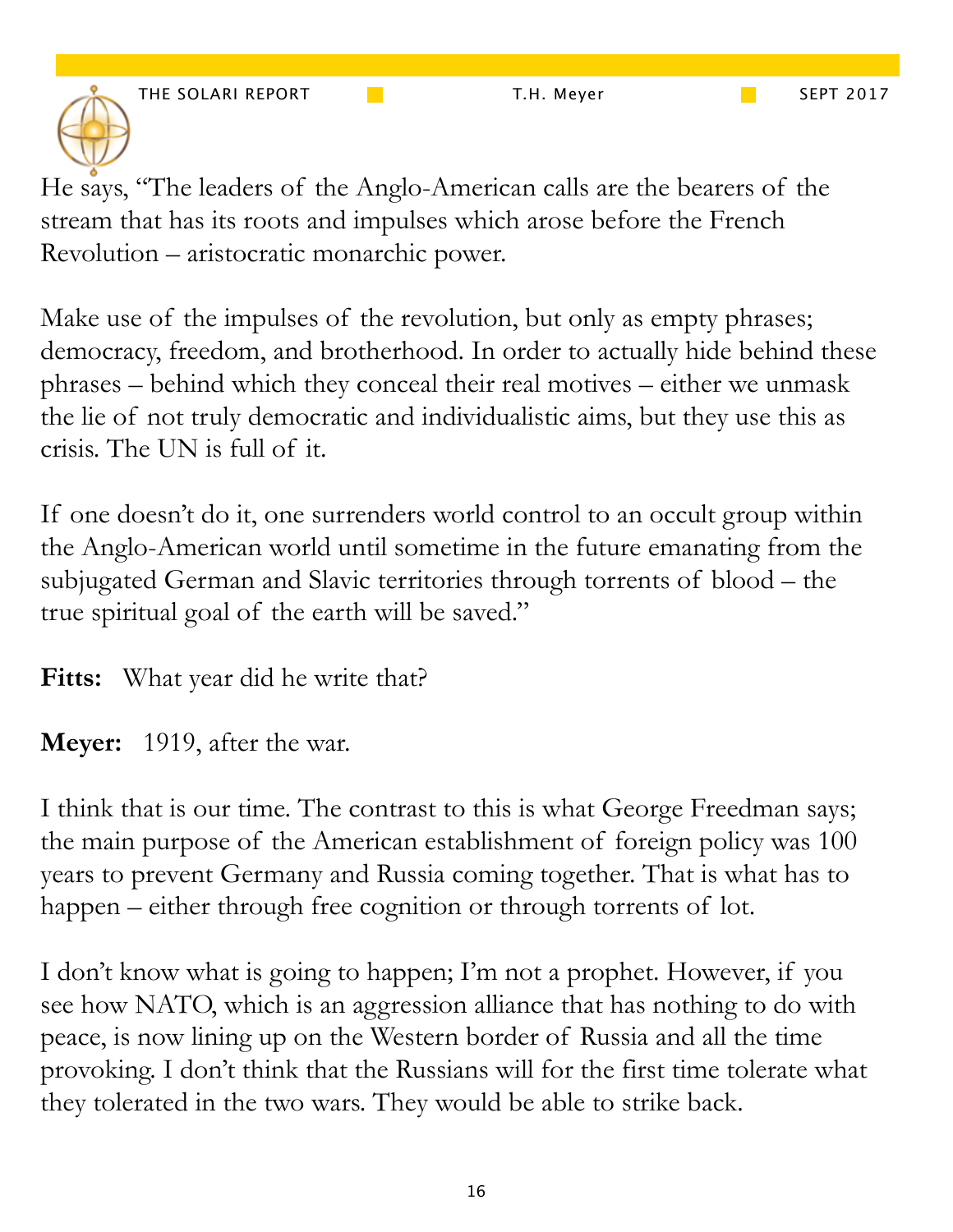**Fitts:** One thing that I asked you was if you had seen Putin's Christmas speech, and you said no. I'm going to make sure that I send you a link to it. There is an excerpt that I have on the website.

What was interesting about it is; one thing that he talked about was the cultural values of the group running the West, including their practice of pedophilia. He uses the word 'pedophilia' and I think it's because he is trying to define them as channeling evil and practicing evil and tying their occult practices.

He is trying very much to call them out for what they are.

**Meyer:** That is very courageous. When did he give this speech?

Fitts: It was right before Christmas and I will send you a link.

**Meyer:** Yes, please.

Fitts: He makes it clear that Russia is interested in preserving their majority culture, not tearing it down, and that there are certain kinds of practices which are unacceptable.

**Meyer:** That brings us to Putin. Maybe we could share an extraordinary thing, which we have been covering a bit in the present age. That is how Putin and Oliver Stone have had a number of series of conversations during two years, which is strong. I don't think that Putin has given such a series of interviews to anyone else.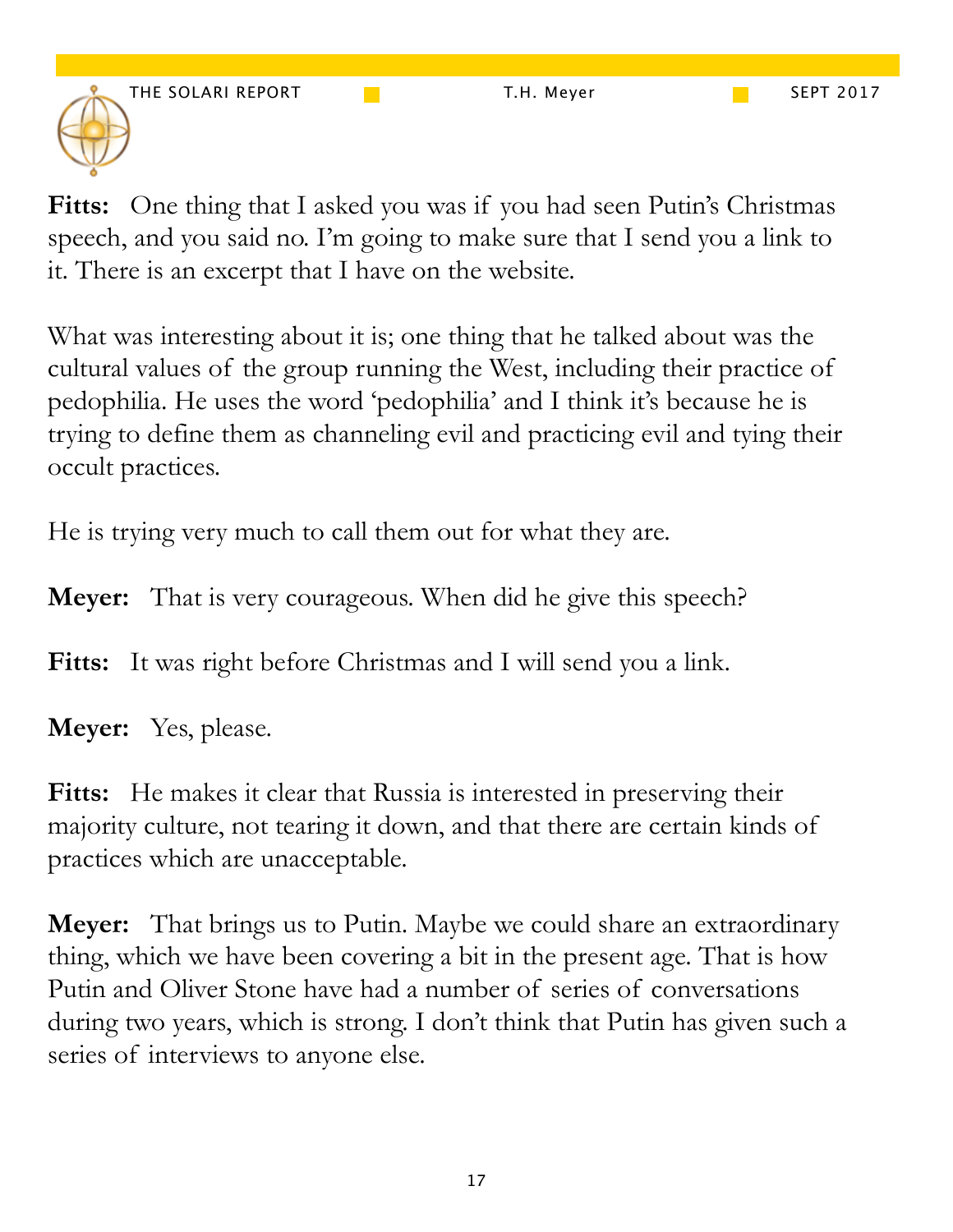Of course, he must have known that Stone is an interesting individual. He was a whistleblower of his own, like the Kennedy movie and the Snowden movie. So you find quite interesting things in the interview series.

Fitts: I'm not sure if you saw this or not. Stone did a history of the 20<sup>th</sup> century, but he went through the war in detail. He showed much about Leningrad and the terrible losses that the Russian people took during World War II.

**Meyer:** He was stoned to death.

**Fitts:** Yes.

**Meyer:** That certainly made him more acceptable and interesting for Putin, but I must say that if you look at Putin's demonized picture in the Western press, it's not substantiated by any single statement he makes. On the contrary, he stays on a higher level, knowing all this, and he repeatedly says, "It's such an atomic danger. I wanted to have an agreement with the Americans."

The Americans cancelled the contract and built this huge armament against Iran – they said – but it's actually threatening Russia. He thinks that it is necessary that we think at least 30-40 years into the future and think of humanity. If there is an atomic confrontation, everyone is concerned.

You can see a picture of Putin, which can help to correct the demonized picture we get in the Western press, especially with the Americans, of course. I think it's quite moving.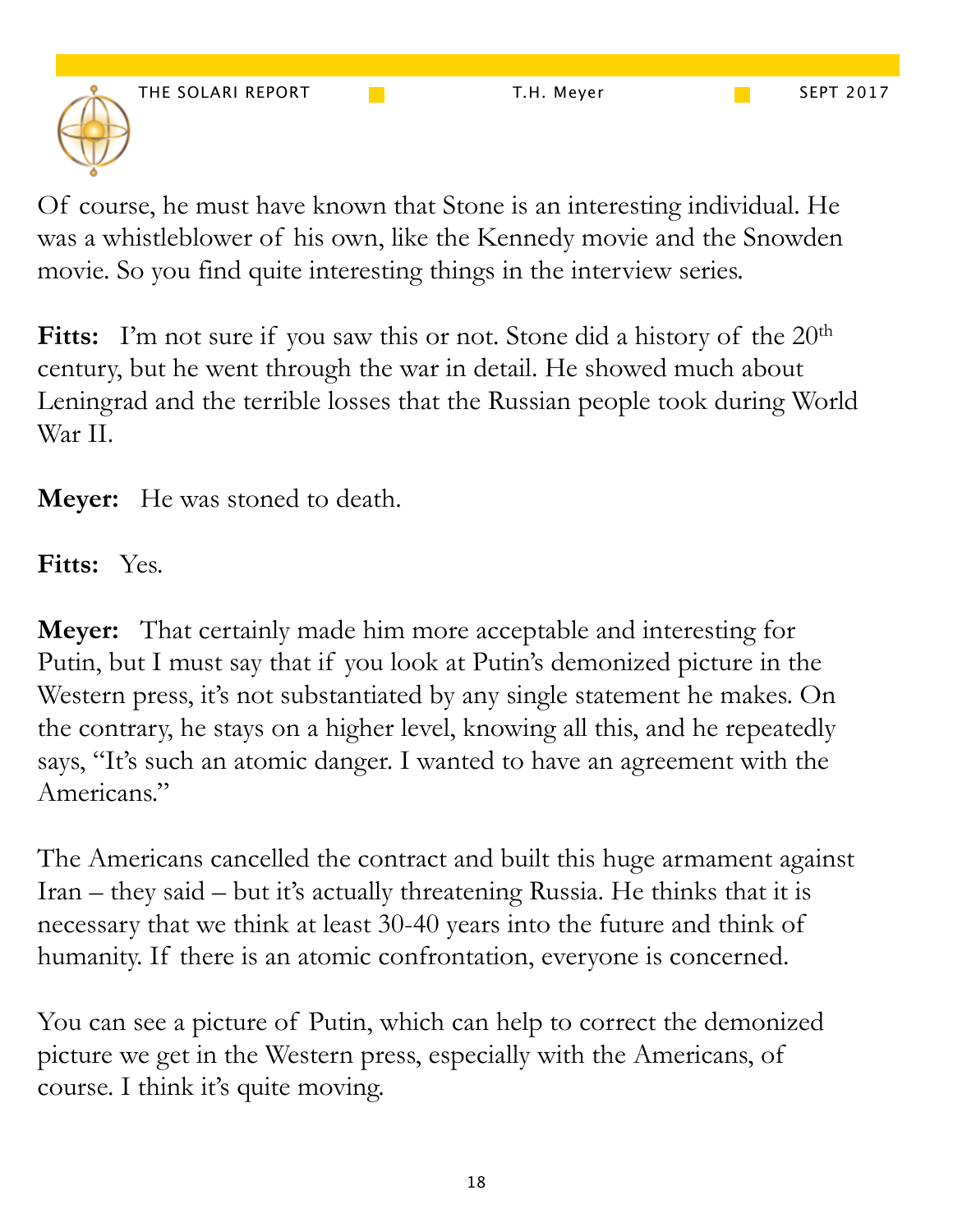Fitts: These interviews are about four hours long, so Stone must have taped an enormous amount of material.

**Meyer:** No question. You can see they have almost a friendly relationship, and Putin is sympathetic to him. In the end he says, "You will suffer for this interview."

He knows that Stone also has quite a bit of courage to do this. It is a chance for everyone who wants to have a little deeper understanding of the man Putin is. He also does Judo. You can really see – in an admiring way – this man has not only the will, and he's probably not a saint (where are the saints today?), but he does want to control himself first of all, and not the world.

Fitts: He is an intelligence officer who has a remarkable understanding of international law and knows how to use intelligence. There is a certain kind of intelligence analyst or intelligence agent who knows how to use knowledge and information in very strategic ways, and he has that ability.

**Meyer:** Right. So I was wondering, of course, does Stone know about 9/11?

**Fitts:** I'm sure he does.

**Meyer:** Does Putin?

**Fitts:** I'm sure that Putin knows very well.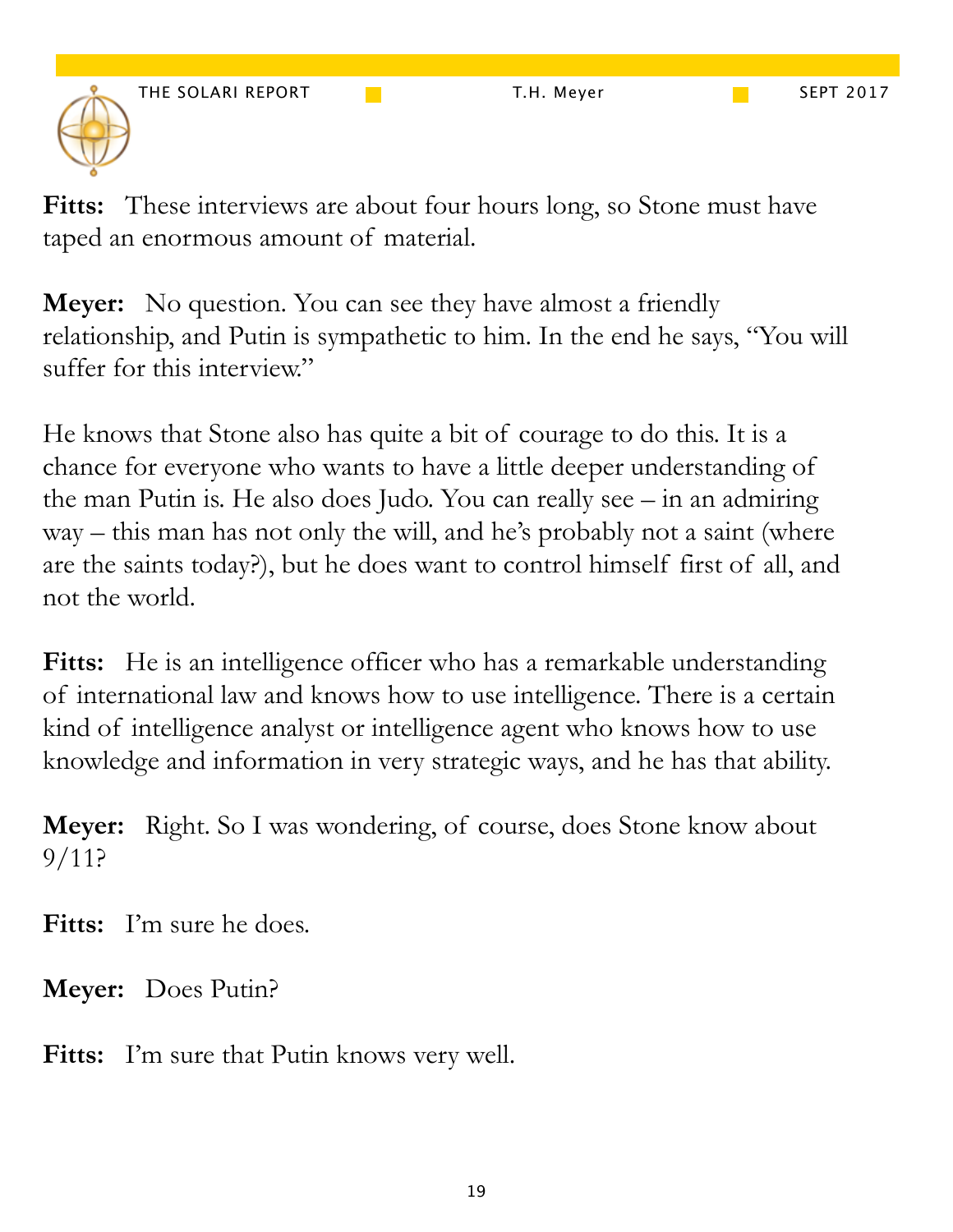

**Meyer:** That is the big omen in the future if that is presented in a way that cannot be obliterated too easily. That will affect the whole justification. The building for the American power politics will have no vices from one second to another. It's all crumbled. That's why it is so defended – this lie and this liability.

You asked me the question before: Is  $9/11$  still relevant? I think that it is. If one does not understand, we don't have to know all of the details, but we can know easily that what was told to us are only lies and mythology in an anachronistic way. It's not modern mythology; it's mythology. It's lies.

Everyone can find out that it cannot be true – the information that we were given.

Fitts: I'm a great believer that the Trump campaign and presidency has had much to do with cracking the façade of fake news. Donald Trump has declared war on the corporate media, and he has cracked the code on vaccines and Common Core and 9/11. He went after Jeb Bush on 9/11. It was quite remarkable.

**Meyer:** I've seen an interview where he says, "Only bombs could have done that, not planes." So what is he doing now? Was he starting a line that would have cost his life if he had gone on with that?

Fitts: What was interesting is that when the campaign started, if you looked at the money that poured into Jeb Bush's campaign from the Republican side, they assumed that they could do it again. They assumed – despite everything that George H.W. Bush or George W. Bush had done – that they could do it again. The pushback was unbelievable.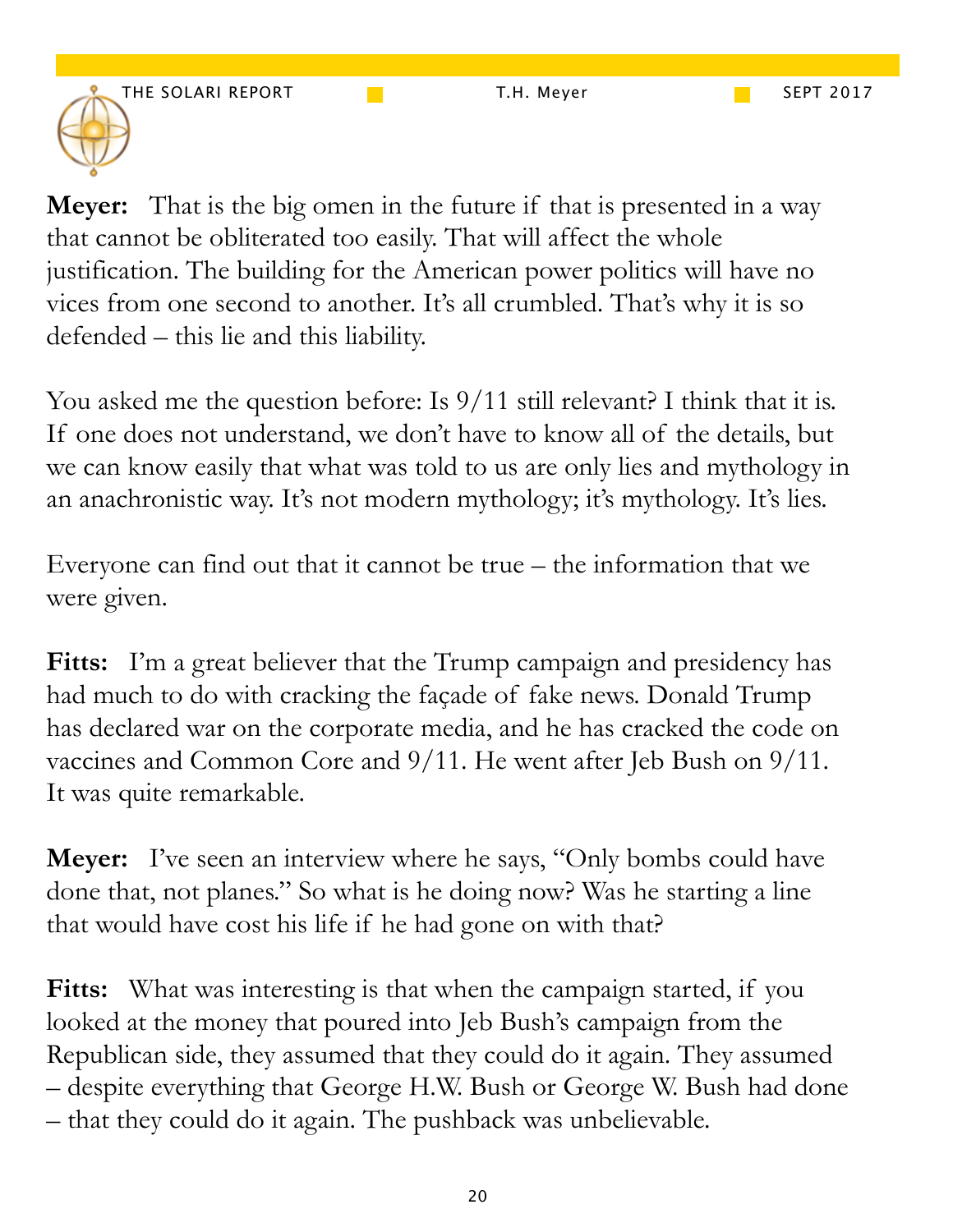I think that Trump's courage in doing that reflected the fury of the American people. And here is the interesting thing: If you look at the history of false flags, this was a false flag done in New York City and Washington, DC, which have more people who understand the financial system than anywhere else. I think you have far too many people knowing that the event was traded and huge profits were made.

I think that you have many people who know how they made money on it, and you have a great deal of people who understand what was happening in Washington and what was affected. So they see it as a highly profitable operation. They see how the money worked on it.

**Meyer:** I think it is also a key event for the understanding of evil because evil, on an intellectual or moral way, is connected to lies. Lies can be used for politics if it is possible that people will believe lies. There is a negative strengthening of the lie principle in the world. That is a reality. Trust is not only theoretical.

The key experience was when I heard the comparisons with Pearl Harbor and 9/11. I knew immediately, "Oh, they built the explanations of 9/11 on an unfortunately widely-accepted lie about Pearl Harbor. That is an achievement. That is dark grey or black magic achievement."

There is only us - this whistleblower tension – that said so ably, "The 9/11 has caused such a wound in the American folks' soul. There is only one cure." He said, "In a very strong physical wound, sometimes you need salt to burn out the infections of the wound. We need the salt of truth." That is why I think that, as long as there are people who have to clarify the lies, there is hope. If we would say, "Oh, that is past, and we have more important things," which is no good.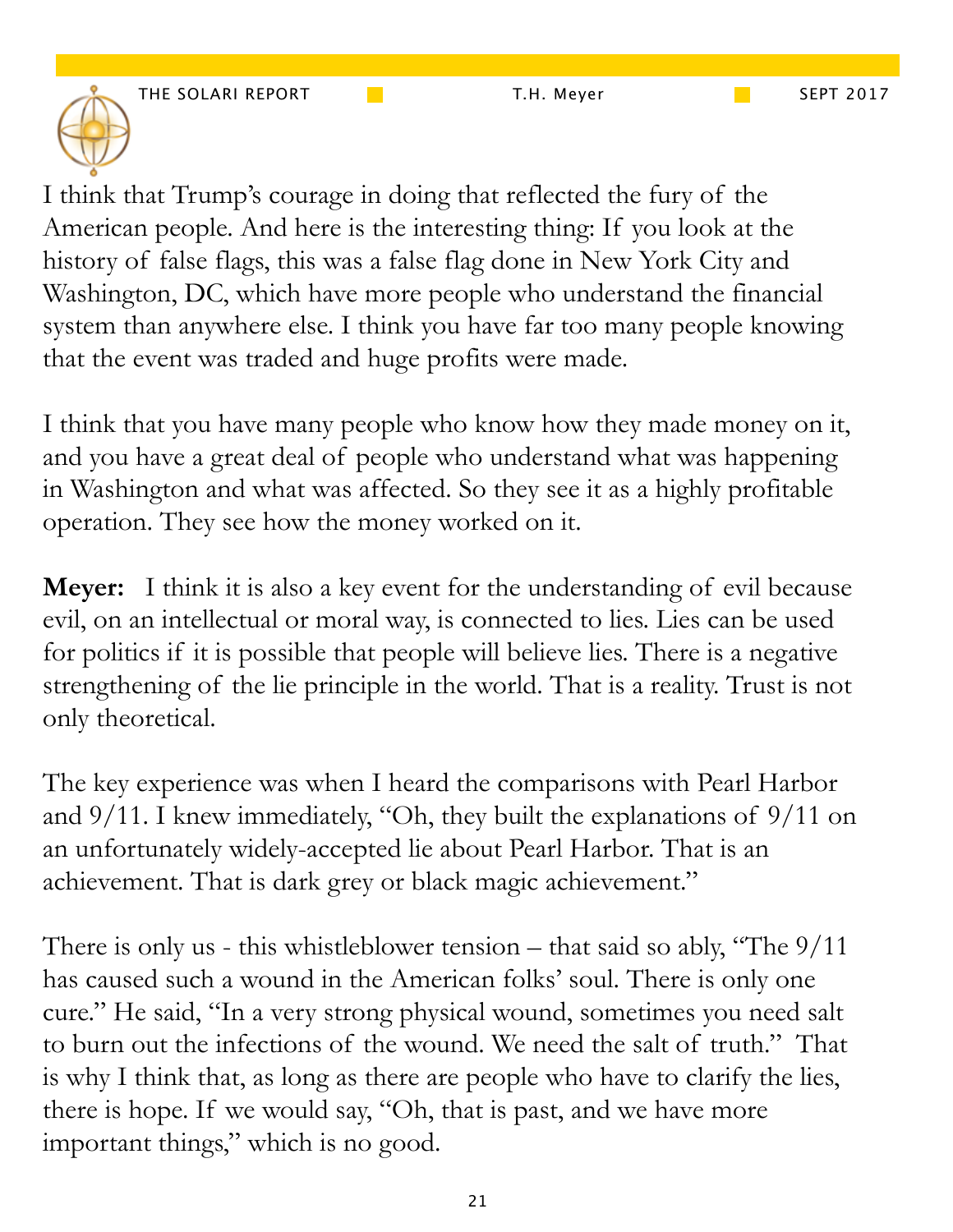

**Fitts:** I recently finished reading a book by the inspector general for the bailout programs called TARP. One thing that you realize when you're reading it is that he doesn't give up on the system because you have a couple of congressmen and senators who are still trying to do the right thing. Some of them are the same people who have been playing that game for 20 years, and what you realize is, "No, their presence just affirms the credibility of the system, which allows the system to keep on stealing."

So I think that the trap that we don't want to fall into is a few truthtellers keeping the system credible enough to hold on to in a way that is truly evil.

**Meyer:** Well, all the more it is very positive that we have somebody like Stone having the courage to do this – to expose himself – and Putin having the courage to do this, as well. I hope this will give some long perspectives.

I have only one criticism, and I made it in Putin's demand that we should think at least 50 years ahead. I think that is much too short. We have to learn to think for millennia. That's why we need greater spiritual perspectives.

 I imagine you find in Steiner that there will be a time in about 4,000 or 5,000 years when the movement will come back. By the way, that is a good time to check whether we will find an American flag somewhere or not.

So we need even longer perspectives.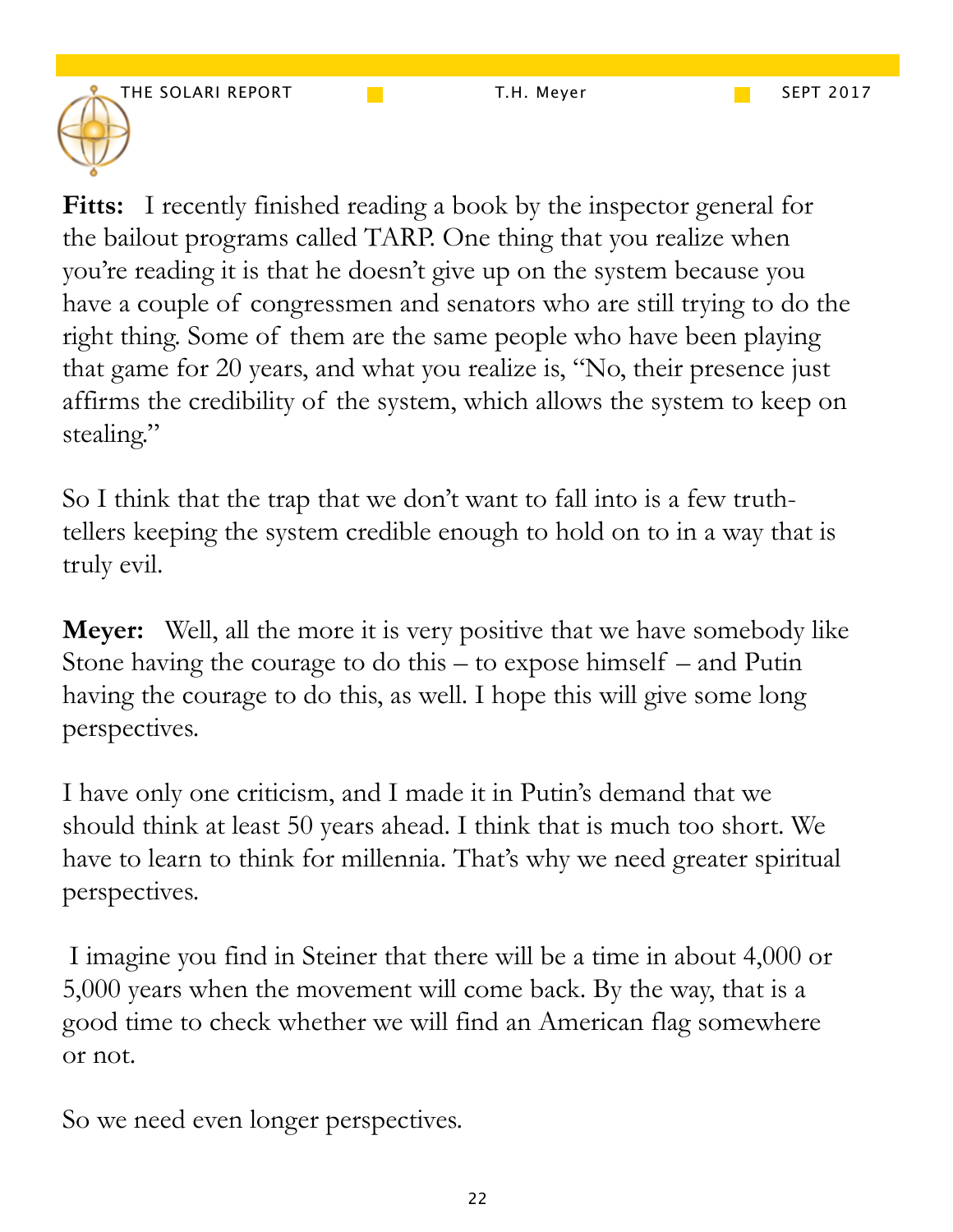THE SOLARI REPORT T.H. Meyer SEPT 2017

Fitts: I agree. I think that one of the reasons  $9/11$  is so important is because, what we saw with 9/11, was a beginning of a process to really build out a global empire by the United States. One of my favorite cartoons says, "Of course Russia is evil. Look at how close they've moved their country to all of our military bases."

**Meyer:** That's great!

Fitts: You can see that we have them totally rigged.

**Meyer:** The Americans spend on the military, \$600 billion – if I'm not mistaken – and the Russians spend, \$60 billion.

**Fitts:** And guess what the undocumentable adjustments at the Department of Defense in the last year of financial statements was? It was \$6.5 trillion. So I think it's much more.

One of the reasons to understand 9/11 is to also understand the people. There is an old saying, "To the victor go the spoils," but if you look at who is politically ascended today, it's the neocons who were politically ascendant as a result of 9/11.

**Meyer:** They were already in that plaque, the 'Project for a New American Century'. They were saying that in 1999, "We need a new Pearl Harbor," and then they had it.

Even Rumsfeld went around in January of 2001, giving people a book about Pearl Harbor, which is a bad book because it is about a so-called 'surprise attack'.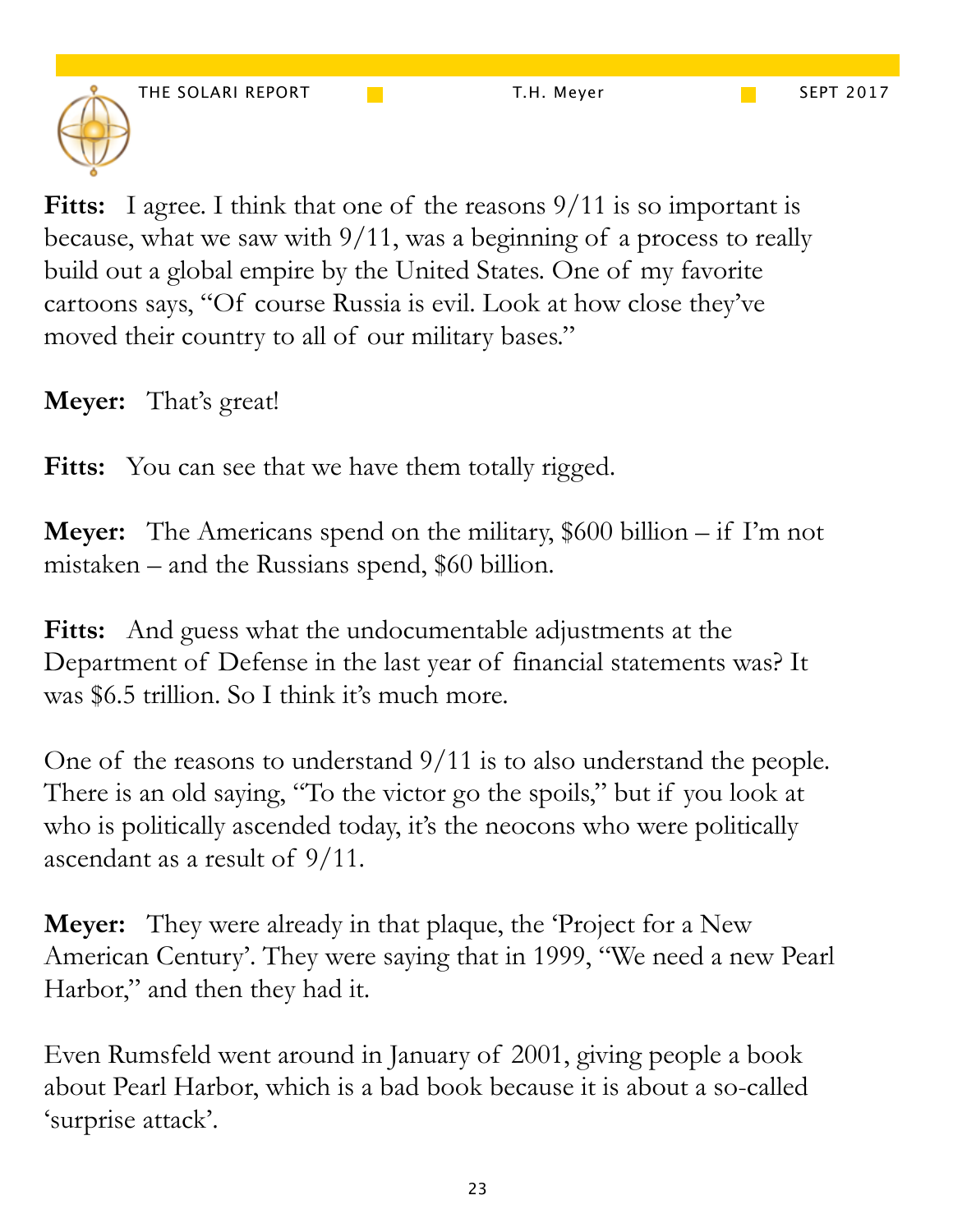THE SOLARI REPORT T.H. Meyer The SEPT 2017



So they were psychologically preparing us, including a Hollywood movie on Pearl Harbor which came out in June. So it was a really well-prepared psycho-treatment of the population.

Fitts: I would point out that, in 1996, the Islamic population globally surpassed the Catholic population. You had Islam growing faster in the United States than Christianity. So you literally had a situation where Islam was clearly ascending – certainly in demographics and in financial power.

What does Steiner tell us about Islam?

**Meyer:** One thing that he says that is very striking is that there was a very dark, intellectual, sharp initiative in the  $7<sup>th</sup>$  century – the year 666, the Academy of Gondishapur. When the Romans demanded that the philosophies at the schools were closing, many of these people went to Persia (Iran) and they founded the Academy of Gondishapur. This was a flourishing place for great intellectual knowledge, medical, and natural science.

According to Steiner, it would have accelerated the spiritual evolution of mankind to such a degree that the higher development would have been cut off. Gondishapur was under a highly Aramaic being called Sorath.

Then he says, "Good spirits put Mohammad on the horse of Islam." That, in a way, doubted all them. So Islam had the good that made an evil attack on human development ineffective, to a certain degree.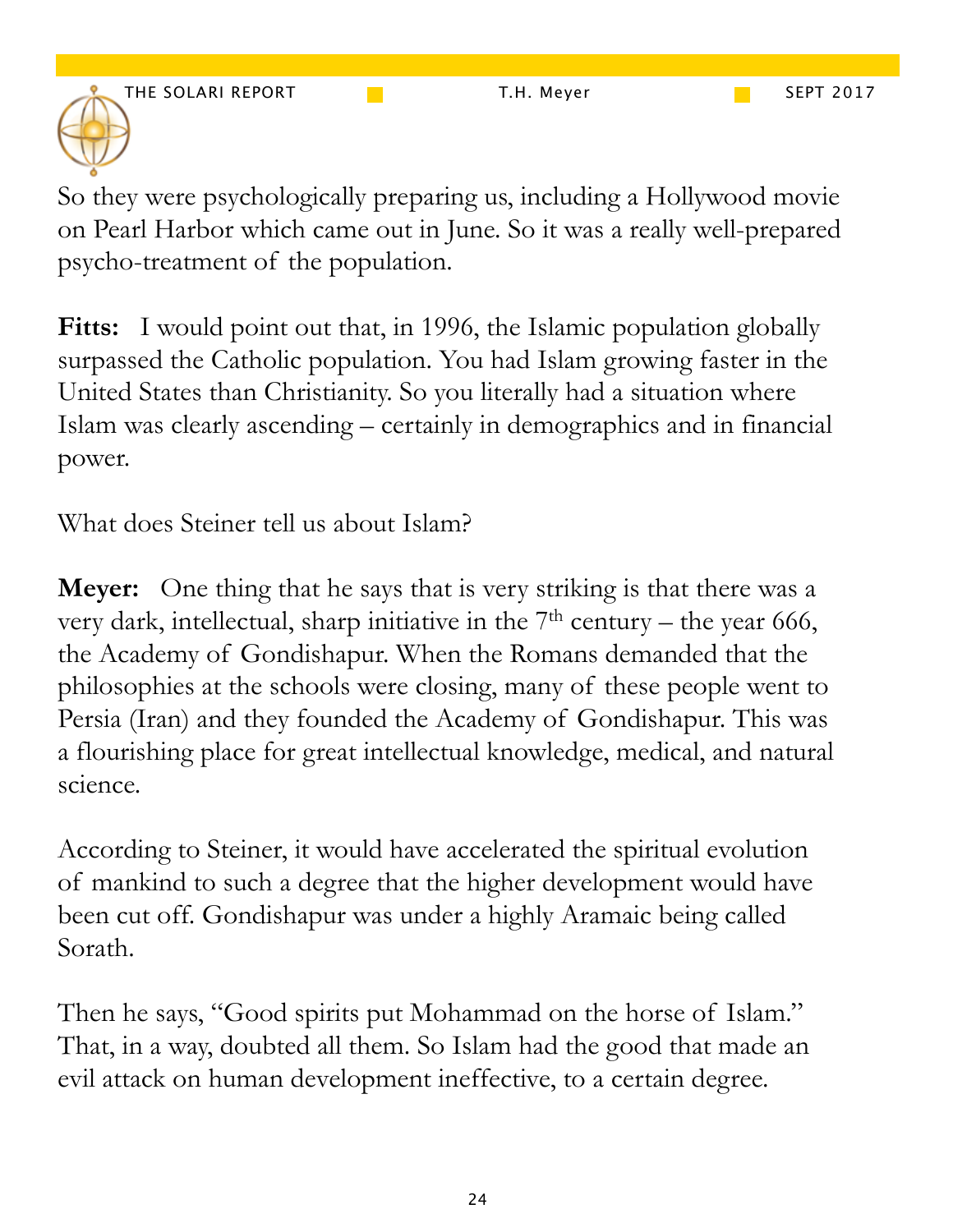He speaks about Islam in a way that, of course, has a good aspect. It keeps people under a not very progressive state of thinking and feeling. I think that, being an admirer of Sufism, and there is good, inspired literature, I have a name now. There were great poets in the 11<sup>th</sup> and 12<sup>th</sup> century. These were individuals who had a wider range of the heart than only dogmatic Islamic belief. There is no trinity understanding in this system, for example.

**Fitts:** Explain what Steiner says about Russia and the coming age of Russia.

**Meyer:** It is interesting that you ask. Thirty-three years ago there was the death of Anastasia. There are significant signs showing that she was in America in 1984. She was the surviving daughter of the slaughtered family of the lost czar. I think that it is an authentic important story.

She had, in a way, the destiny of the Romanovs. If you remember Peter the Great, he was brought into the Slavic area of the Russian territory on the Russian tendency to become a power nature. This is not Slavic; this is not a Russian soul. Russia was, in a way, deformed from its original seedlike capacities. The socialist experiment is just a peek into a century-long development which started with Peter the Great, who was amazing and who became an instrument for the West to influence Russia in a way that the West was pleased with.

The true future in Russia has to do with the Slavic capacities, and they are not warlike; they are peaceful. They are of a different set-up.

So if you have a Russian today, you always have to ask, "How much Slavic Russian is in him, and how much has he been westernized?"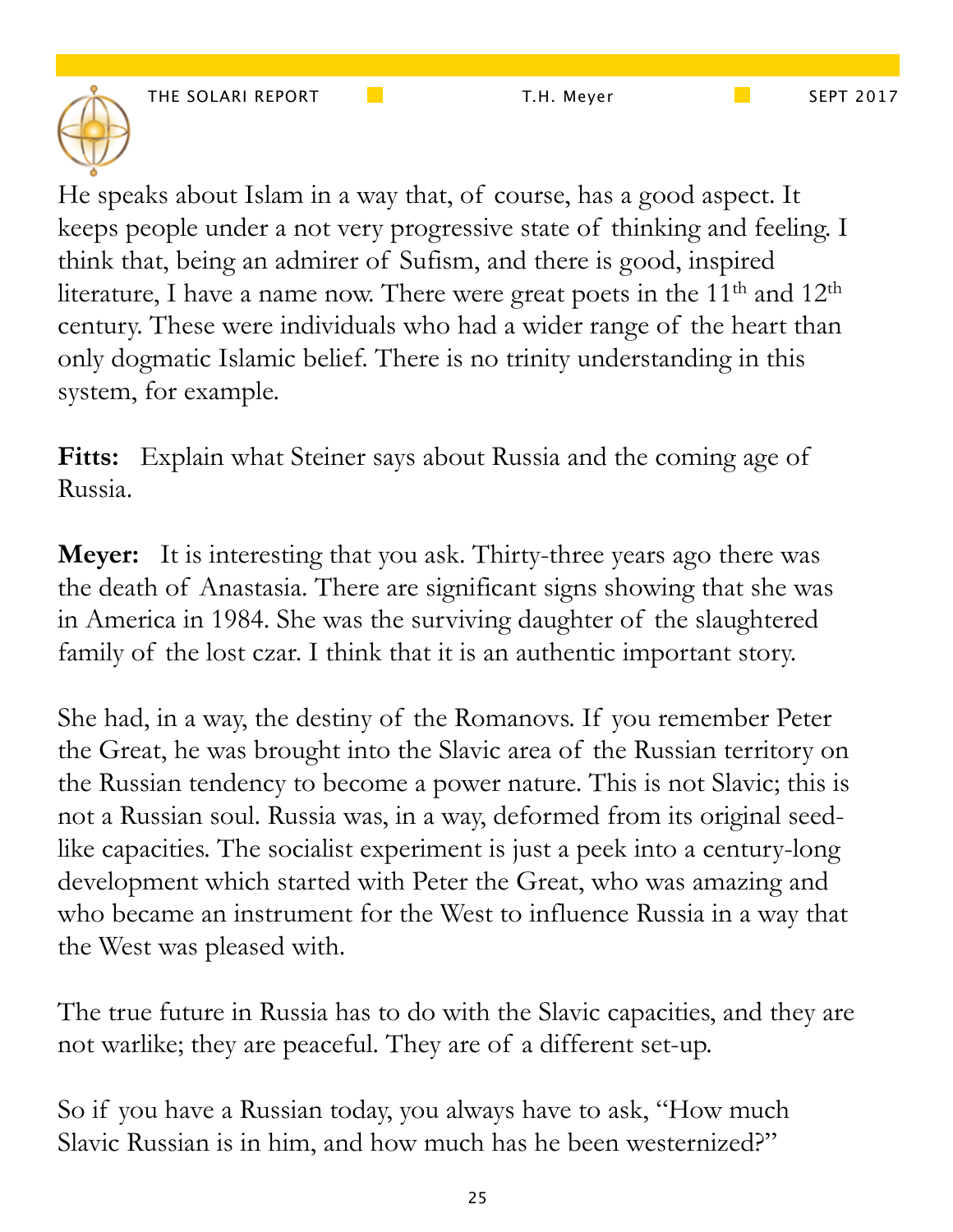You can ask the question of Putin and others. Solzhenitsyn was certainly an example of someone who had a heart for the deeper Russian soul.

Fitts: Putin is from St. Petersburg, which is very Western.

**Meyer:** I know. He has posts, and he has an understanding of the West, but I don't think that he is totally westernized. That is interesting about him and I think that he has a deeper side.

Steiner says that we have the Anglo-American-German time, and in the year 3,400 we will have the start of the Slavic culture.

**Fitts:** We know Brzezinski, who recently died, was pushing, "Never let the Germans and the Russians form an alliance," and what we see now is the neocons essentially forcing an alliance between them.

**Meyer:** I hope that it will come because at least some reactions in Germany were positive/negative, in the sense that they say, "These sanctions are just impossible. We cannot accept them."

If that would lead even Brussels and Yonkers, who said, "Impossible. We will never accept it," I'm not sure if they would keep this idea that would be a good start for a new alliance between middle Europe and Russia.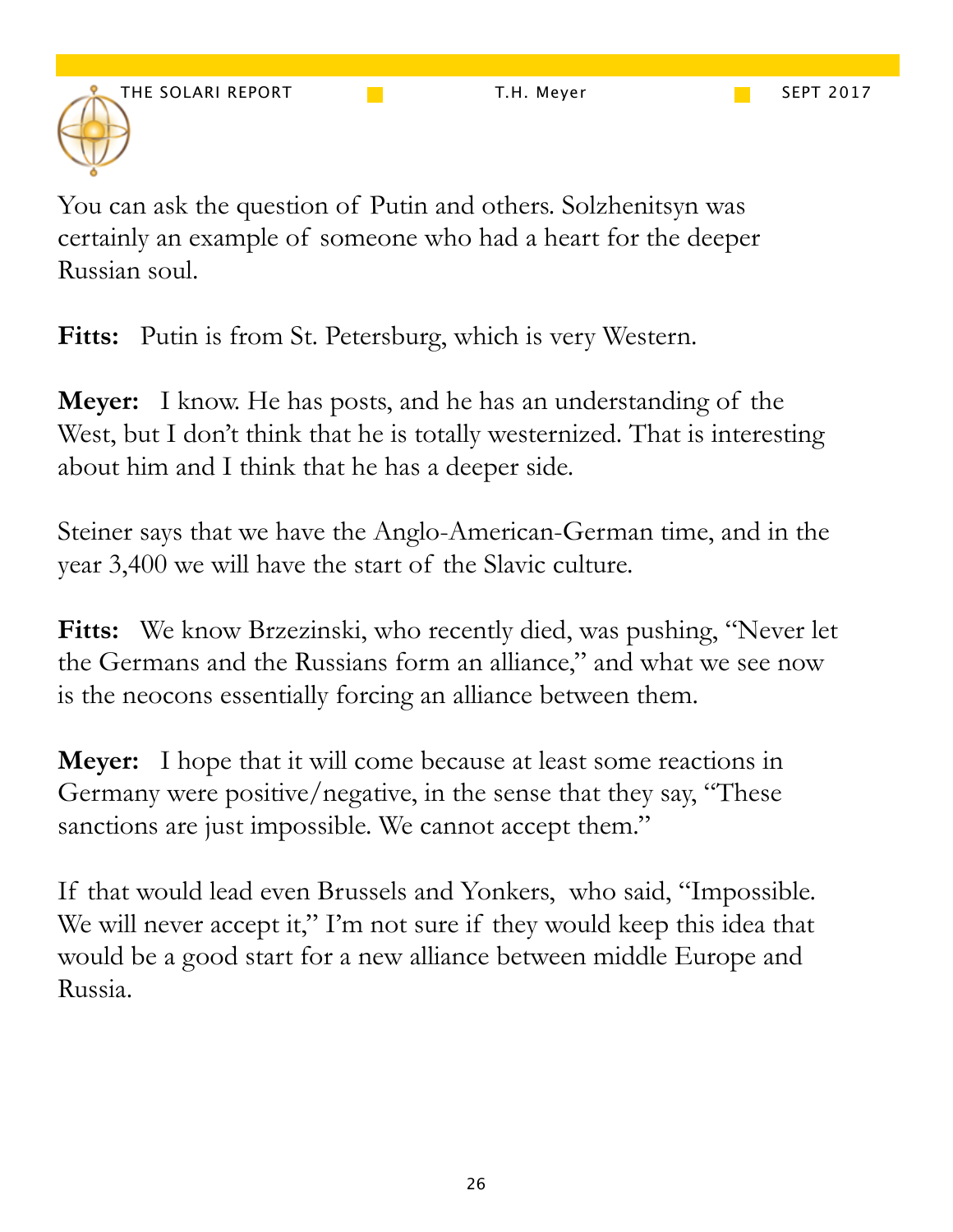

**Fitts:** I believe that one of the debates in the American Presidential election was between a group of people in the deep state who wanted to gather into North American and preserve North America, and the other group wanted to continue to liquidate North America to preserve a global empire.

We saw the first group win, but immediately the neocons started to work on Trump very heavily. If anything, they are slowly chipping away. You are seeing the ascendant getting more and more power.

Of course, we had Congress pass the sanctions over Trump's objections. So I think that one interpretation is that what they want is to so ring the military capacity and missiles around both China and Russia so that they can deliver a first strike without retribution, and continue to maintain a global empire.

**Meyer:** In the interview with Stone, Putin makes it clear that this is probably an illusionary recalculation that the Russians are able. The first-strike theory he disbelieves. He said, "Careful with that; that is not possible."

He doesn't say that he won't strike back, but the possibility is there. Maybe if America is hit by something for the first time, America will know what it means to have war in their own country – not only to say that it is like Pearl Harbor and 9/11.

**Fitts:** Right, not a false flag, but a real hit.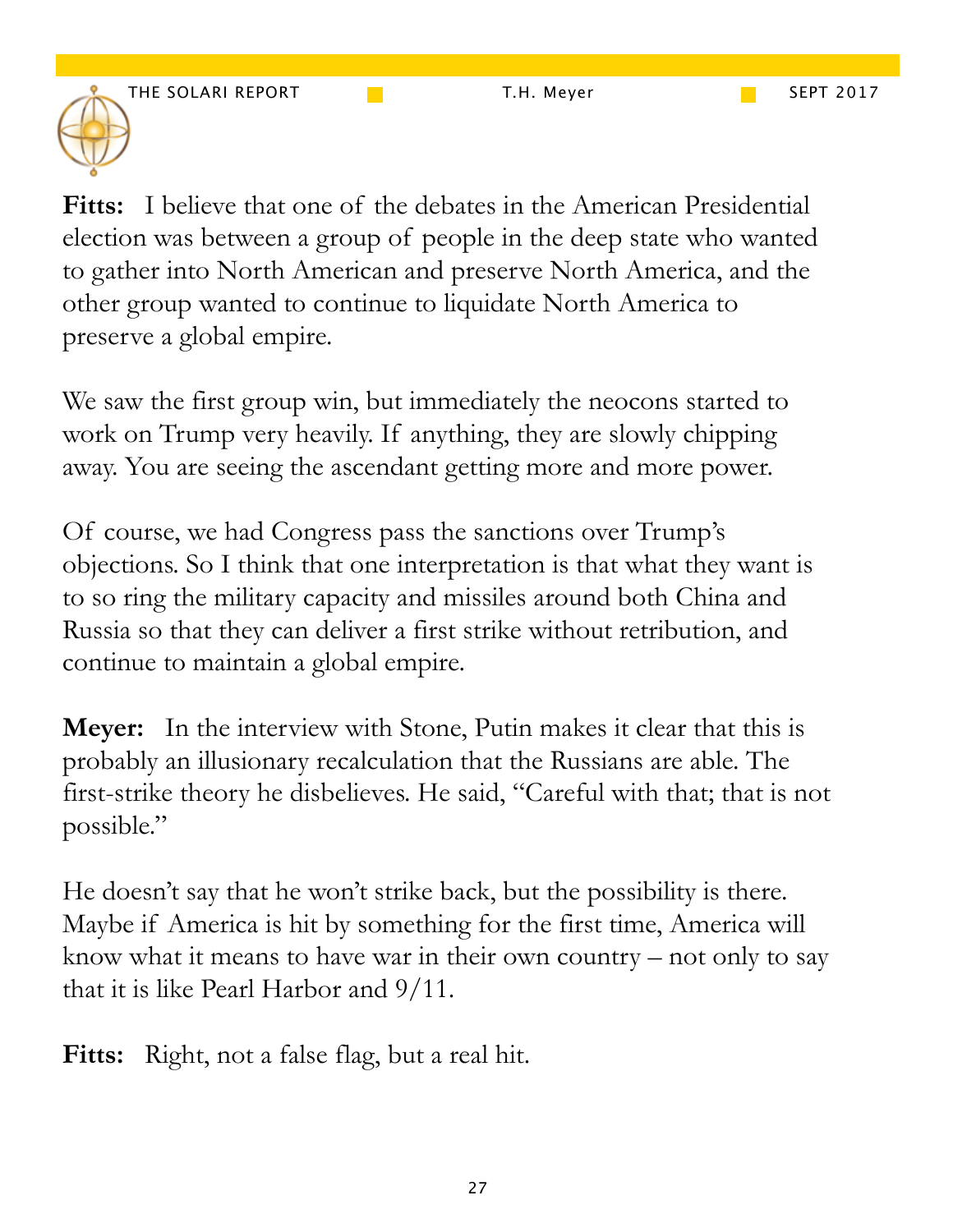**Meyer:** Maybe. I think that it is a very dangerous situation. NATO is America ruling in Europe militarily.

Fitts: We see the general staff that the Russians are saying, they believe that the Americans are preparing a first strike.

**Meyer:** And, by the way, why do we have NATO? Why do we have it? It is a very dangerous situation. There are people who say that there are prophecies in middle Europe – in and around Munich.

There was a simple man who said, "Third world war? It would be very quick. The Russians come against Europe, and they all have reasons. If the Europeans don't shake hands with the Russians now, then in the next confrontations, Europe will suffer." That is what he said.

There will be a financial crisis in a couple of years that will result in civil wars in Europe. There will be immigration problems that we have already. Europe will be so carotids, and we have all these false flags. According to this man, who is quite remarkable in fact-checking America's mind on 9/11. He says that all these attacks on Manchester and London were false flags.

Fitts: Right. We are clearly seeing an acceleration of false flags. It's unbelievable.

**Meyer:** And the calculation behind that is the population is shaken with insecurity, and they grab for false securities, and it's easier to lead into exceptional loss. So what is being prepared now is something that can only – if there is not a great waking up process – lead to the next catastrophe.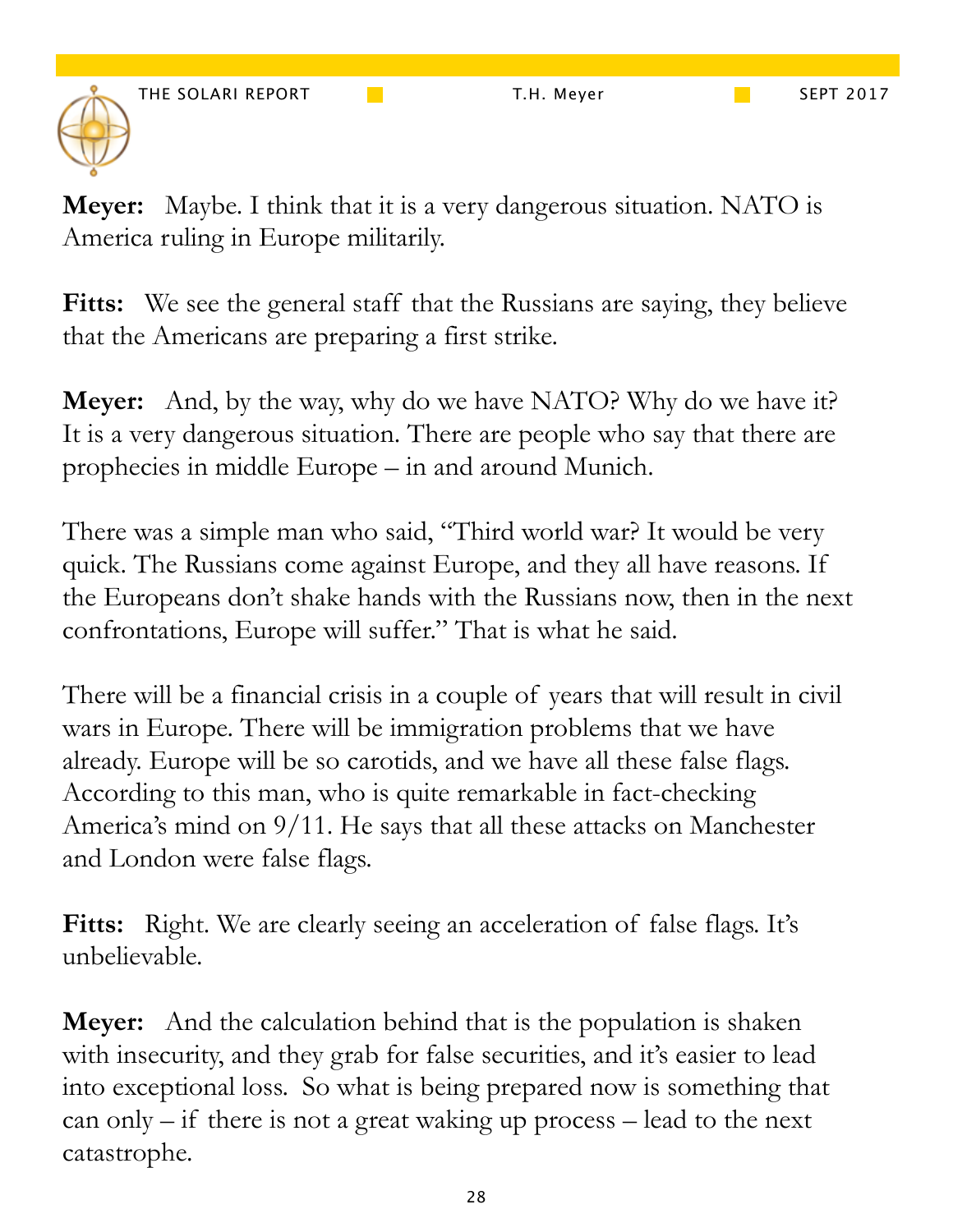

**Fitts:** So what do we do? What does Steiner tell us? First we have to understand how evil the people leading this effort – the drumbeats of war, whether it's false flags or contemplating World War III –what evil is present. That is one thing that we can do.

Secondly, we can develop spiritual tools to understand it. The consciousness has to shift. You know how I said that I like *The Present Age* because it connects the spiritual to what is happening in the material and tries to build integration. I think that what I see with many people is they refuse to connect their spiritual lives with the day to day flow of their time and money in a way that could bring real change.

**Meyer:** A good aspect of the confrontation with evil can be that we have a much more concrete appreciation of truth and of the higher good, which gives more strength also for practical daily tasks so we cannot be shaken so easily by other events.

I have an author, whom I told you about, who has memories of the Holocaust and connects this with Anne Frank. Once I told her, "What would you do if you had the money at the time? What would it do to your mission?"

She said, "I would go to the places of big crisis," which was Yugoslavia at that time, "and I would tell people in despair that there is something in all of us that cannot be destroyed. That is my experience."

That is also my experience. I think that is something that makes it possible to bridge the spiritual with the material. We are freer with the material. We are not slaves and anguished if the money is gone.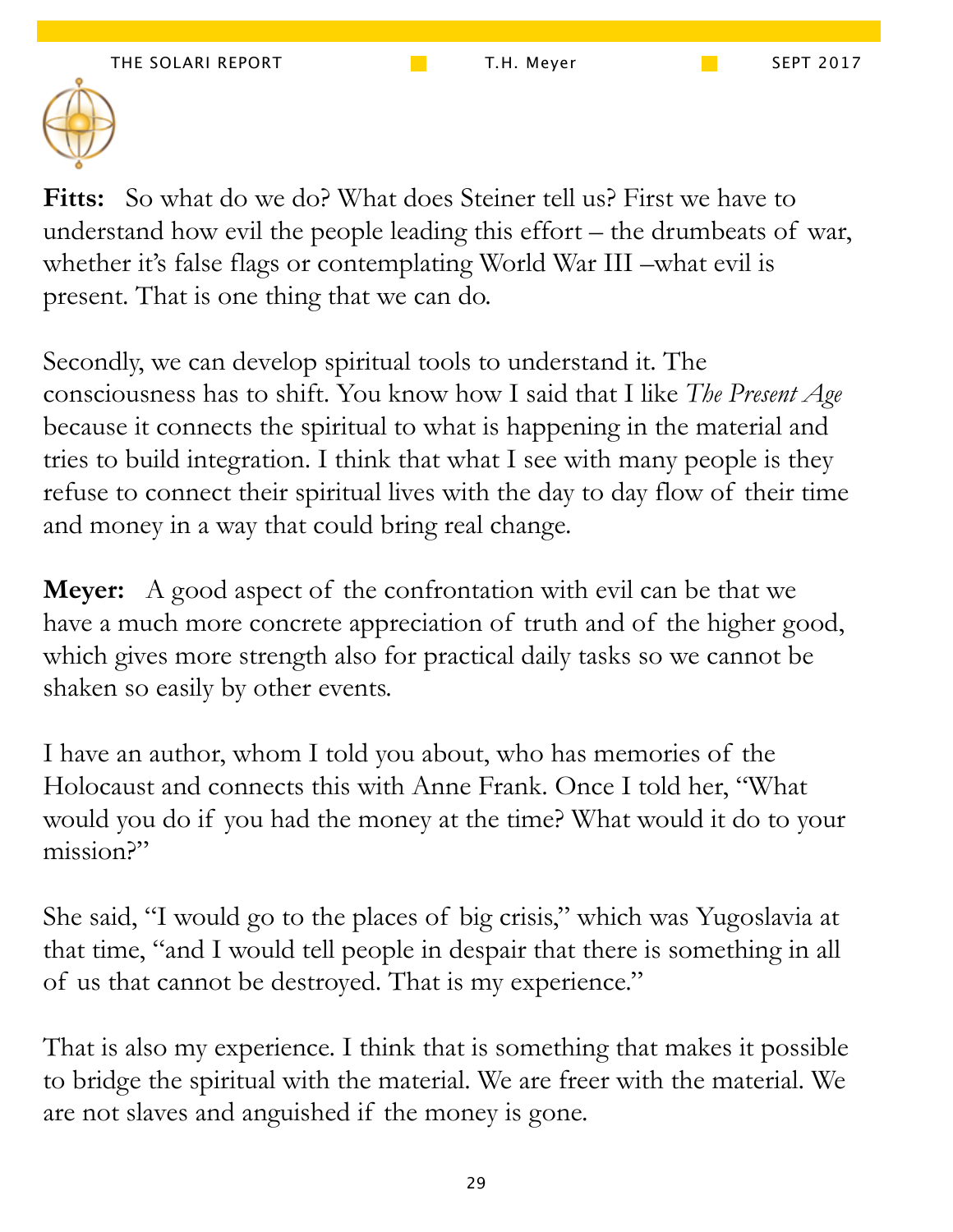

Fitts: It's very interesting. One thing that I discovered when I was dealing with great danger in the litigation was that the difference between different groups of us and I believed that my soul was immortal. There were certain things that I wouldn't do to compromise my immortal soul because that was a very big deal. You don't destroy eternity for a quick fix.

What I realized was that not everybody understands that our souls are immortal. In other words, they think that when they die, that is it.

**Meyer:** We have lost the spirit. That is another basic thing of anthroposophy and of Steiner – to restore the recognition that there is spirit, soul, and body. There is eternity, time, and space.

**Fitts:** That's right. I had a Buddhist explain to me during the litigation that she was trained to believe that how you conducted your life in this life could change the karma of your family seven generations forward and seven generations back.

I remember saying to her, "Wow! Now that's incentive! That is leverage!"

**Meyer:** That is leverage. In that sense, the confrontation with evil is a confrontation with a spice of our evolution. What do you do in the agricultural field? You use the dung and the excrements. That is a spice and a leverage for evolution.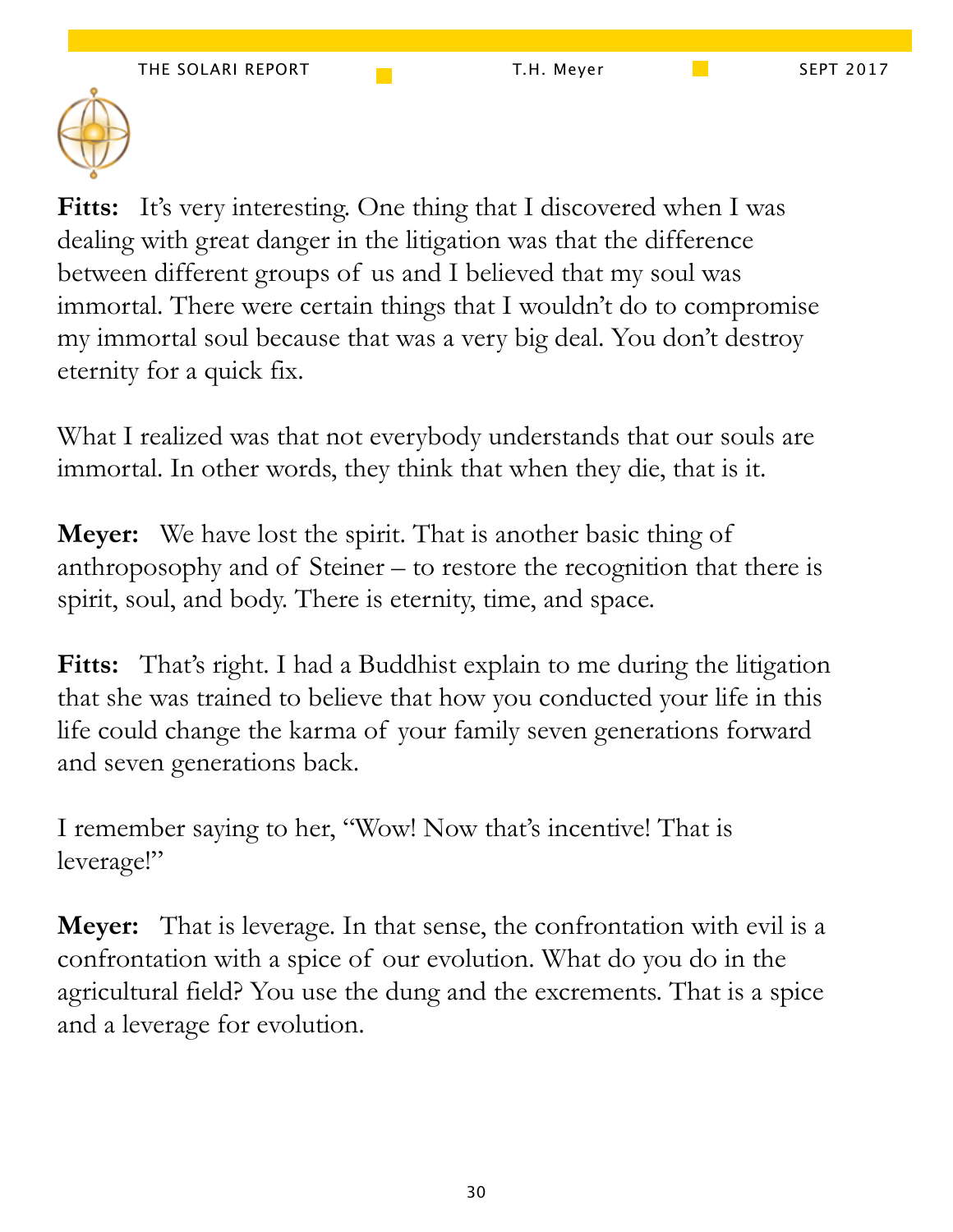

**Fitts:** Right. Do you remember the Jung story that I told you? I must tell you this. The psychoanalyst, Jung, had a patient who came to see him, and she was from the upper reaches of the aristocratic society. She came in to see him, and was beautifully dressed. She said, "I'm not going to give you my name because I'm only coming once."

Here was her story. She told Jung that as a young woman she had gone to medical school, became a doctor, and had fallen in love with her best friend's husband. She couldn't get over the situation, so to reconcile the tension, she murdered her best friend. Being a doctor, she knew how to do it, and had gotten away with it. She shortly thereafter, married the husband and got pregnant. The husband, after she got pregnant, died. She was a very accomplished horse woman, and suddenly her horses were bucking and rearing so she had to stop riding. She had beautiful wolfhounds, and they all died. As soon as her daughter was old enough, she ran off because she hated her mother.

The woman had been completely isolated from society, and she told Jung that wherever she was. the birds would stop singing. She said, "The birds knew."

#### **Meyer:** She said that?

**Fitts:** Yes. So she came to Jung on the theory that if she confessed, she could clear the energy and somehow be forgiven and go back to being part of society.

**Meyer:** I think that is totally true with the higher intentions. There is a fairytale by Grimm, which goes in the same direction.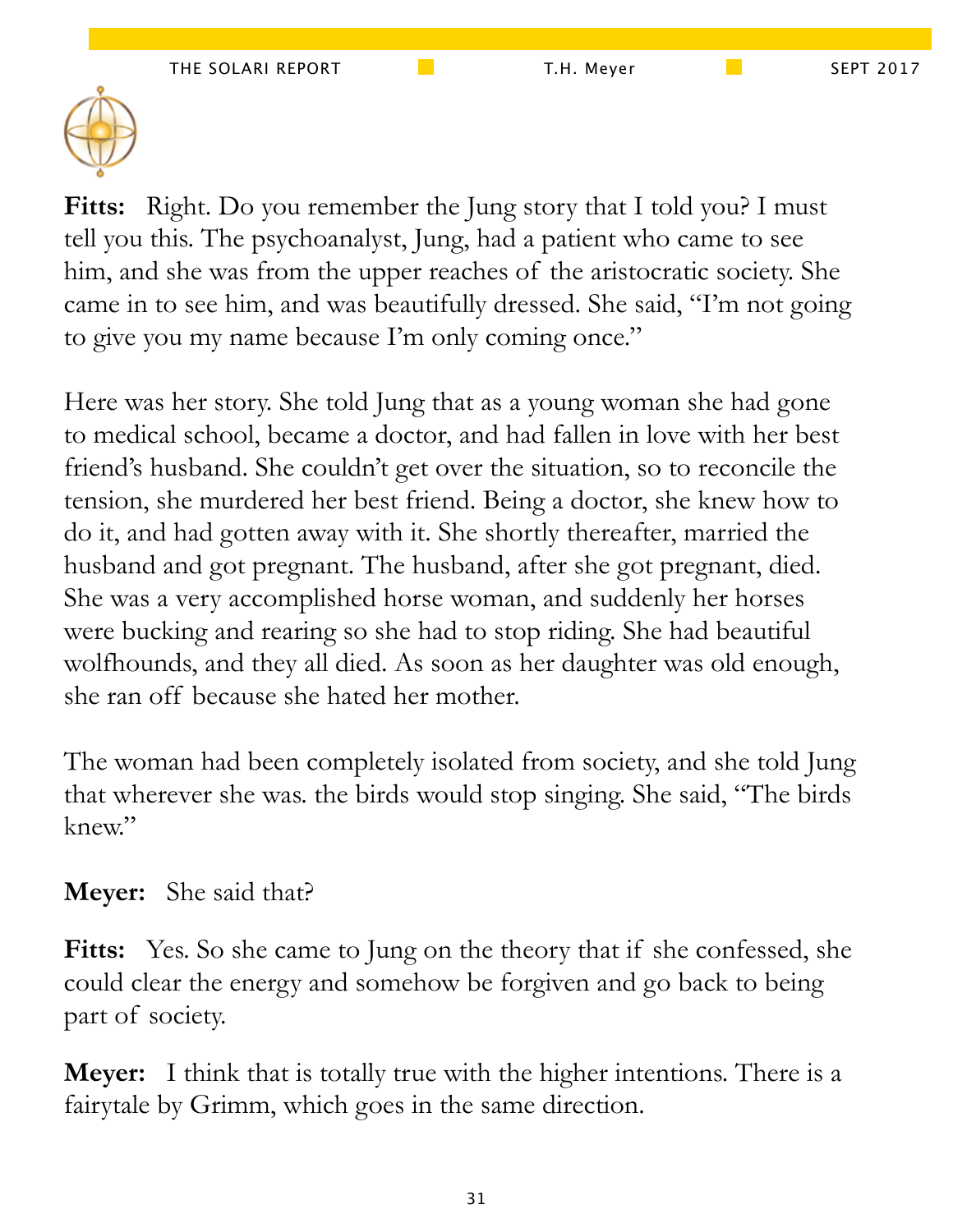

There was a little girl who did something, which she is not allowed to do – she went into a holy chamber. Then when Mary came back from holiday, so to speak, she asks, "Have you been there?"

The little girls says, "No," but Mary knows that it is not true.

Mary asks her again and again. At the end, her child dies, her husband goes away, and then she is going to the stake to be burned. At the last minute she says, "I confess the truth."

Then Mary, who represents the spiritual world, speaks and says, "It's late, but it's okay. Now you can live."

It's the same story.

**Fitts:** I think that this is America's problem. You said before that we have to get to the truth, and I think that this is why the truth is so important.

**Meyer:** It's all about truth. It hurts.

Fitts: I don't know; I never found the truth to hurt.

**Meyer:** Not to you, but to many other people, it hurts.

Fitts: I find it to be very cleansing.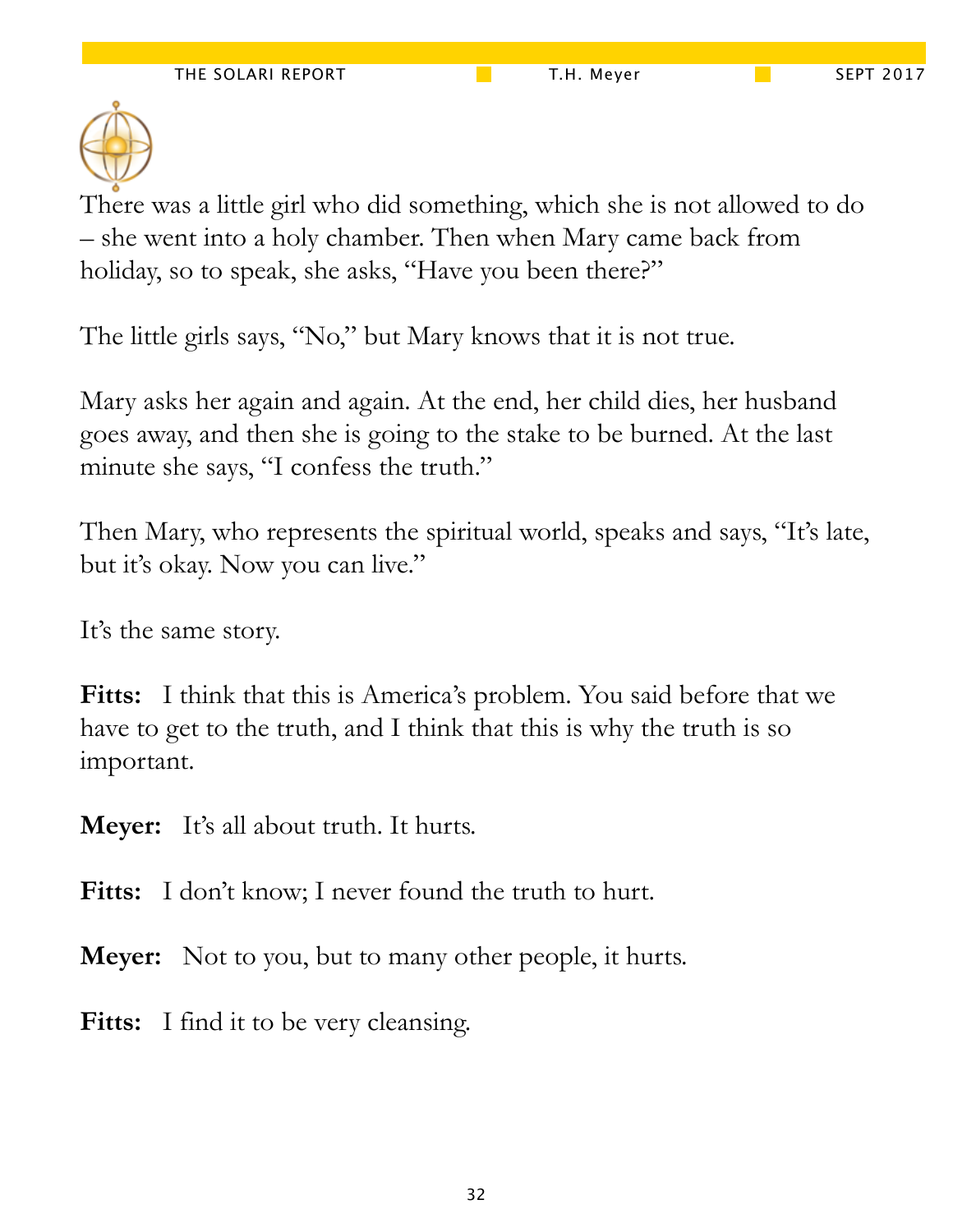

**Meyer:** The more that you live in illusions, the more the truth hurts. If you don't want to live in illusions, it's very clear that this is not a problem.

Fitts: It's interesting. When I first had to face the mortgage fraud, I couldn't believe that the mortgage fraud was that bad and that I, as Assistant Secretary of Housing didn't know. You have to look in the mirror, and you have to say, "I'm the Patsy."

There is a saying that if you're in a game and after 20 minutes you don't know who the Patsy is, then you're the Patsy. I think it's very hard for most people to face that they've been a Patsy.

**Meyer:** I agree. After one has broken that, that is different, but many people have difficulty in admitting it.

**Fitts:** There is a famous story. Immediately after  $9/11$ , I was in the prayer service at my church. My pastor walked up to the podium and said, "George W. Bush was anointed by God for a time such as this." This was at the Wednesday evening prayer service after the Tuesday of  $9/11$ .

I put my head in my hands and I started praying. I said, "Lord, I need divine intervention." I knew that my entire family was getting marched to the slaughter. My neighbors and everybody were getting marched to the slaughter.

I started crying and asking for divine intervention, and suddenly the preacher – which is very unusual in a Southern Baptist convention church – said to me, "Austin, you worked in Washington. What do you think?"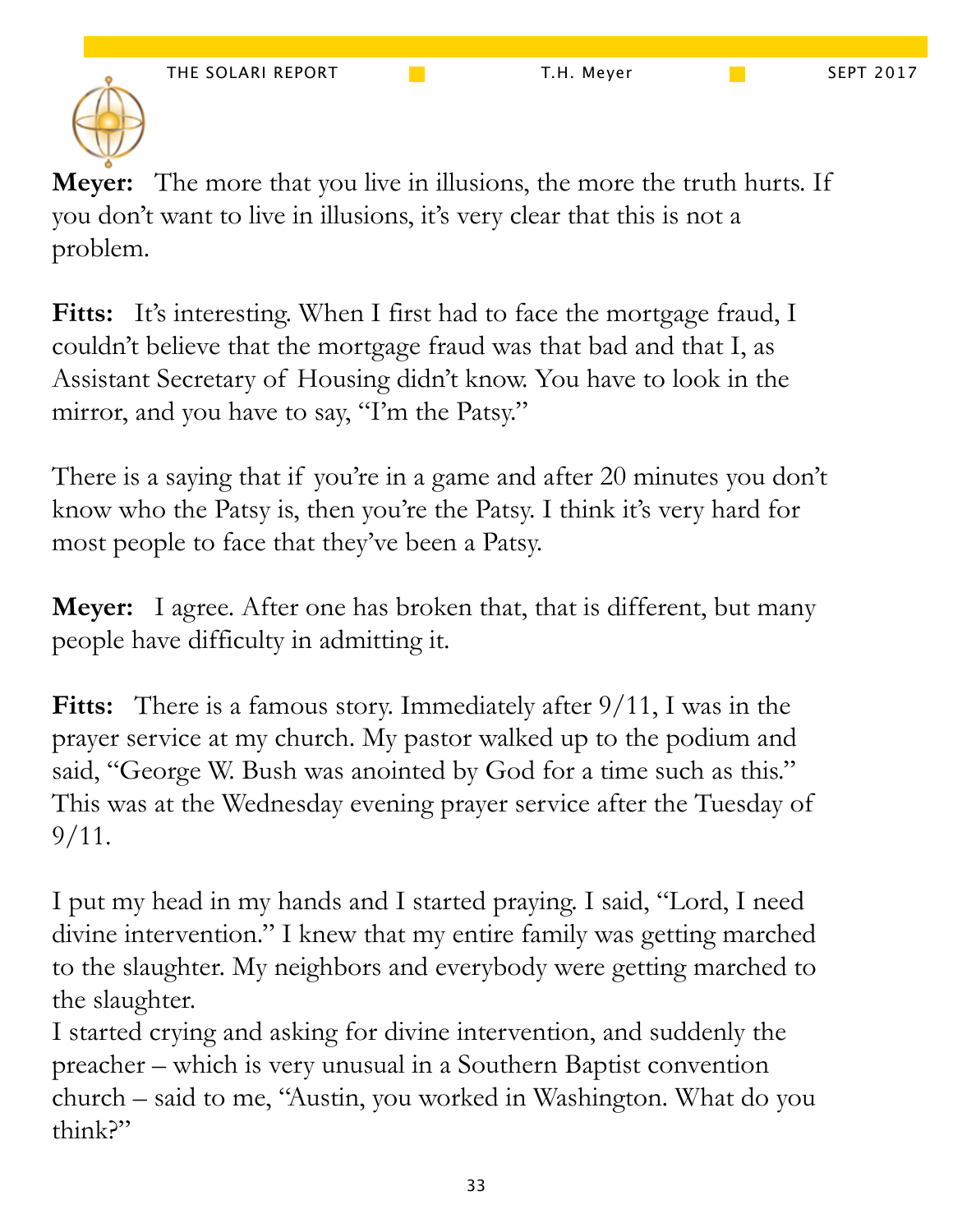

That is divine intervention, so I took a deep breath and said, "In my experience, the Bush family is anointed by financial fraud, narcotics trafficking, and pedophilia."

**Meyer:** There it is!

Fitts: He gasped and said, "If that is the truth, we're lost."

I said, "Don't be ridiculous! We have a Governor. His name is God. People like the Bushes come and go."

One of my neighbors, who was a staunch Democrat, said, "Yeah!" and it broke the trance because the scripture, "Where two or more are gathered in my name, there am I." It broke the trance.

Whether it's stop facing the fact that we're a Patsy, or understanding that if we have a spiritual governance structure, we don't need the material governance structure.

**Meyer:** That's why it's so important to have spiritual salt. There is a little book, by the way, which is one of my favorites by Steiner. It's called *Spiritual Guidance of Man and Mankind*. There you find much about how angels influenced us, and how backwards angels work today. They work at the lodges, for examples. That's why many of these lodges have this Egypt aloft.

It's spiritual guidance. If we get to that point, we can rise a little above thinking it's all dependent on those people who do evil, but they are not servants of evil; they are only allowed in order that we have a chance to see a bit of the reality.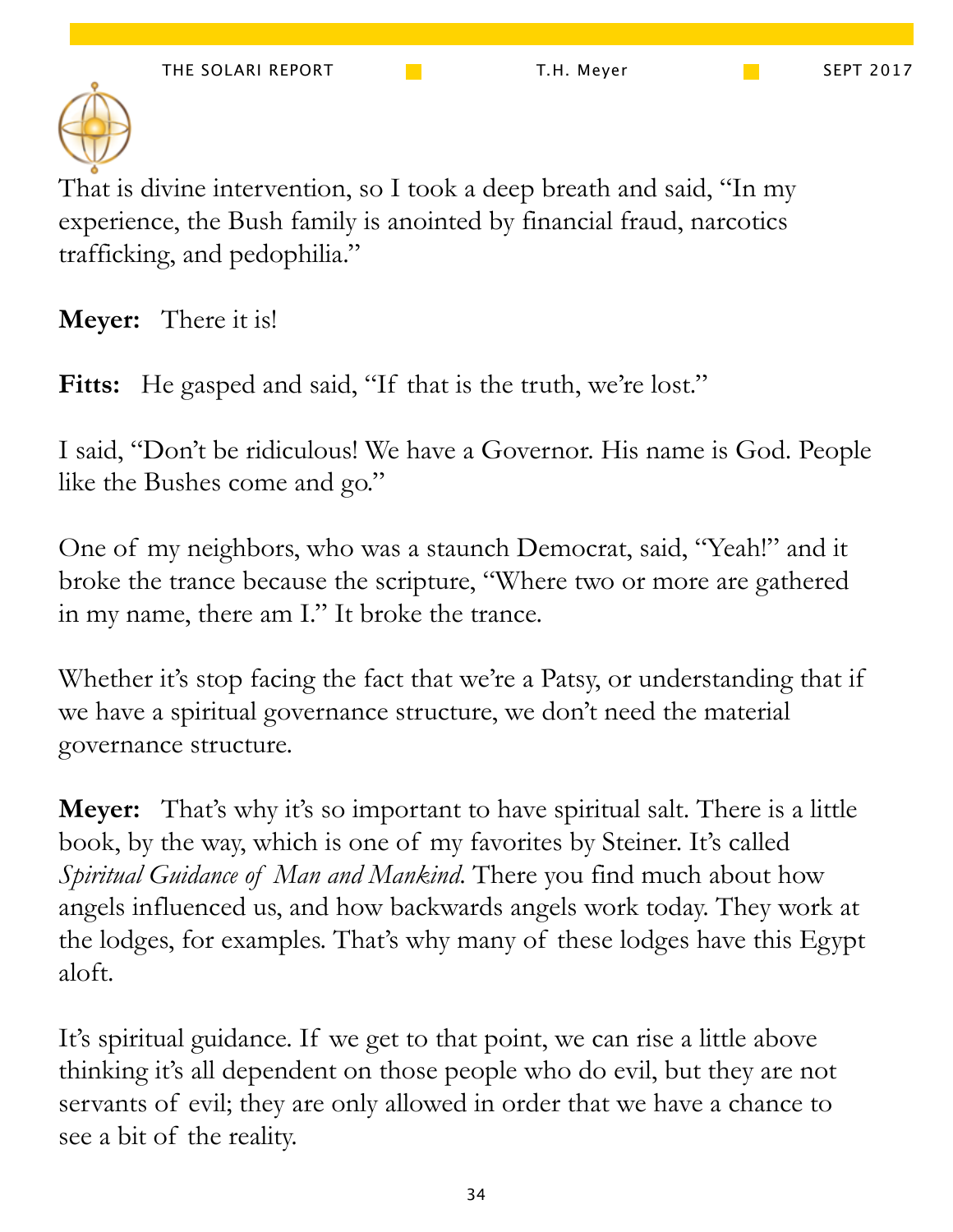

Fitts: In closing, Thomas, what should we read? If I want to read more on Steiner to help me build spiritual tools, what would you recommend? We talked about *The Mystery of Golgotha* and we talked about *The Fifth Discipline*. There is so much.

**Meyer:** *Theosophy* is one of the basic books about the sevenfold of human nature; *The Theories of Social Order* about the money; *The Fifth Gospel* is another one.

I think that we also brought out the most important book – and we started with this, so maybe we could end making a little note in parenthesis – were these documents – the correspondence between Steiner and Moltke because Moltke speaks about reincarnation. He is coming back now and he speaks about his task in the East.

So you have a Middle-European soul of a great significance which looks at his deeds in the East, which will be spiritually bringing light. The Slavic wound is even greater than the American wound. It needs healing and it needs treatment.

This is a publication which leads the spiritual perspectives into our time with Moltke. The problem is, of course, if people hear the name Moltke, they think of a General and it's over.

Of course, with Steiner we have so many things, and everyone has to find their own way.

Fitts: Dip in and find your own way.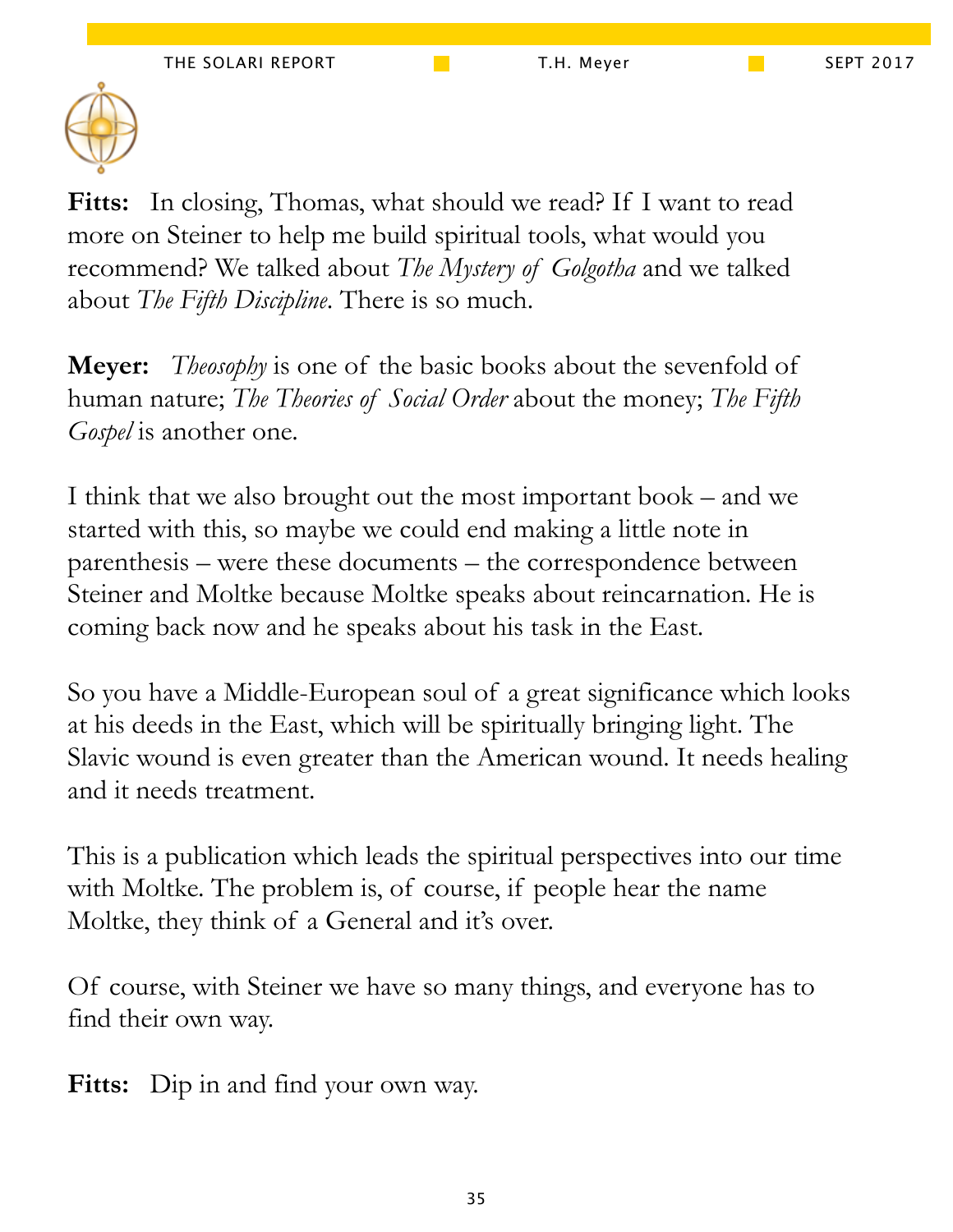

**Meyer:** I think that with Steiner it's important to get to the bottom of a few of his written works. There are thousands of lectures. They are like footnotes to the basic works. There is *Philosophy* and *Occult Science* and *The Philosophy of Spiritual Activity* or it might be called *Intuitive Knowledge* or *How to Get Knowledge of Higher Worlds*.

I think that if one studies one of these books thoroughly, one will be led on.

Fitts: Ann Watson is recording lectures for us. She did the agriculture, but when we published the agriculture, we placed a link to some of the websites that have many of these recorded on audio. It's a rich library, and she is doing more now.

Thomas, this has been a pleasure.

**Meyer:** Thank you and it's a pleasure for me. I will see you next year.

**Fitts:** Absolutely. I've always had Parsifal by Wagner on my bucket list to see. I've seen the video, and I've listened to it, but I've never seen it in person. After listening to you talk about it, I will find it.

**Meyer:** You have to see it. Maybe next year they will have it again in Bulgaria.

The Slavic people have an understanding of Wagner's Parcifal that I have never found here.

**Fitts:** Why is that?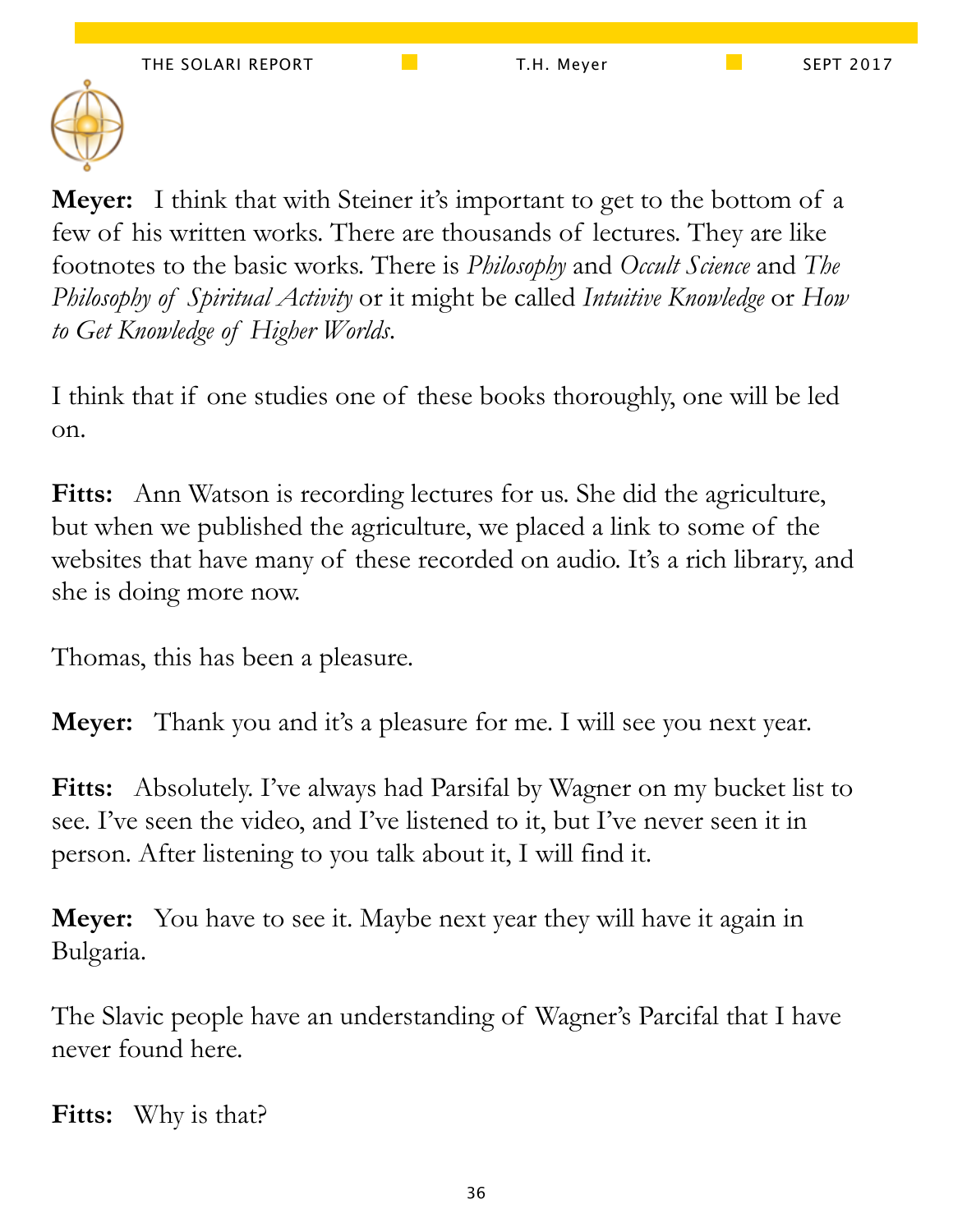

**Meyer:** I think it's because they could link to this tremendous suffering of the central figure, Amfortas, and the success of Parsifal to overcome evil and to find a kind of solution. For me, that was the impression that I could identify.

Fitts: One more thing: You have to tell everyone who Parsifal is.

**Meyer:** Parsifal is the main hero in the Grail story, who goes to the Grail castle, who sees the suffering of Amfortas, and who is too dumb to ask a question first. Then he is thrown out again.

That is what happens to us; we don't wake up. We see evil, and we don't ask the question.

Then later he returns, and asks, "Why does he suffer?" He sees the suffering in Amfortas, and that is the beginning of his understanding. The formula in Wagner is 'knowledgeable by compassion'. He gets to know more by compassion, and that is the process that we all go through.

**Fitts:** So he doesn't give up, and he does overcome evil.

**Meyer:** Even Kundry, who is the instrument of Klingsor, becomes a servant of the Grail at the end. That is Wagner's mission.

It was wonderful to watch in the East and it was the first performance ever done there. The audience, the musicians, everyone was really taken in, and you could see that.